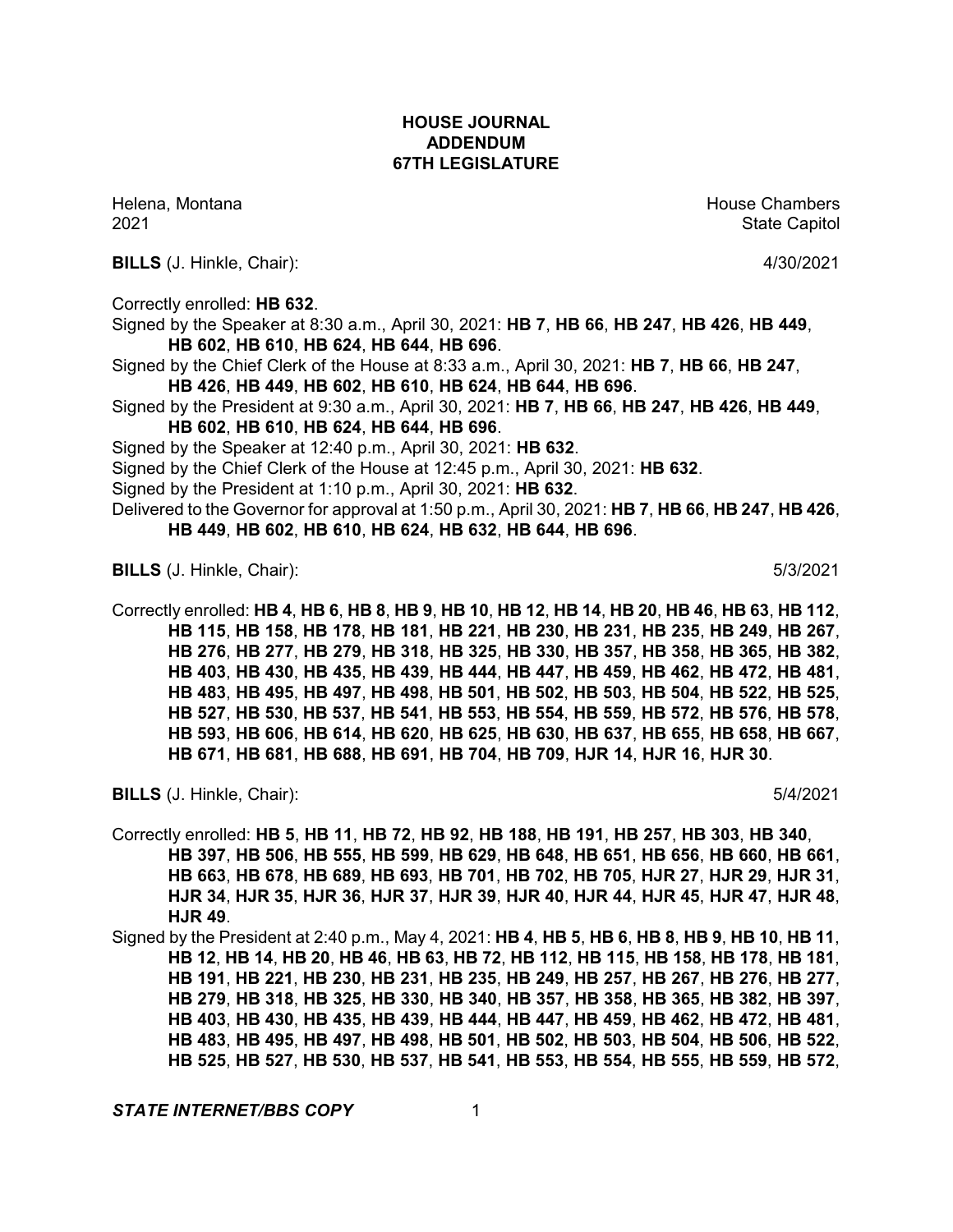**HB 576**, **HB 578**, **HB 593**, **HB 599**, **HB 606**, **HB 614**, **HB 620**, **HB 625**, **HB 629**, **HB 630**, **HB 637**, **HB 648**, **HB 651**, **HB 655**, **HB 656**, **HB 658**, **HB 660**, **HB 661**, **HB 663**, **HB 667**, **HB 671**, **HB 678**, **HB 681**, **HB 688**, **HB 689**, **HB 691**, **HB 693**, **HB 702**, **HB 704**, **HB 705**, **HB 709**, **HJR 14**, **HJR 16**, **HJR 27**, **HJR 29**, **HJR 30**, **HJR 31**, **HJR 34**, **HJR 35**, **HJR 36**, **HJR 37**, **HJR 39**, **HJR 40**, **HJR 44**, **HJR 45**, **HJR 47**, **HJR 48**, **HJR 49**.

Delivered to the Governor for approval at 3:16 p.m., May 4, 2021: **HB 4**, **HB 5**, **HB 6**, **HB 8**, **HB 9**, HB 10, HB 11, HB 12, HB 14, HB 20, HB 46, HB 63, HB 72, HB 112, HB 115, HB 158, **HB 178**, **HB 181**, **HB 191**, **HB 221**, **HB 230**, **HB 231**, **HB 235**, **HB 249**, **HB 257**, **HB 267**, **HB 276**, **HB 277**, **HB 279**.

Delivered to the at 4:21 p.m., May 4, 2021: **HB 318**, **HB 330**, **HB 340**, **HB 357**, **HB 358**, **HB 365**, **HB 382**, **HB 397**, **HB 403**, **HB 430**, **HB 435**, **HB 439**, **HB 444**, **HB 447**, **HB 459**, **HB 462**, **HB 472**, **HB 481**, **HB 483**, **HB 495**, **HB 497**, **HB 498**, **HB 501**, **HB 502**, **HB 503**, **HB 504**, **HB 506**, **HB 522**, **HB 525**, **HB 527**, **HB 530**, **HB 537**, **HB 541**, **HB 553**, **HB 554**, **HB 555**, **HB 559**, **HB 572**, **HB 576**, **HB 578**, **HB 593**, **HB 599**.

Delivered to the Governor for approval at 4:50 p.m., May 4 2021: **HB 606**, **HB 614**, **HB 620**, **HB 625**, **HB 629**, **HB 630**, **HB 637**, **HB 648**, **HB 651**, **HB 655**, **HB 656**, **HB 658**, **HB 660**, **HB 661**, **HB 663**, **HB 667**, **HB 671**, **HB 678**, **HB 681**, **HB 688**, **HB 689**, **HB 691**, **HB 693**, **HB 702**, **HB 704**, **HB 705**, **HB 709**.

**BILLS** (J. Hinkle, Chair): 5/6/2021

Delivered to the Secretary of State at 1:30 p.m., May 6, 2021: **HB 325**, **HJR 14**, **HJR 16**, **HJR 27**, **HJR 29**, **HJR 30**, **HJR 31**, **HJR 34**, **HJR 35**, **HJR 36**, **HJR 37**, **HJR 39**, **HJR 40**, **HJR 44**, **HJR 45**, **HJR 47**, **HJR 48**, **HJR 49**.

**BILLS** (J. Hinkle, Chair): 5/7/2021

Correctly enrolled: **HB 2**.

**BILLS** (J. Hinkle, Chair): 5/11/2021

Signed by the Speaker at 9:55 a.m., May 11, 2021: **HB 2**, **HB 92**, **HB 188**, **HB 303**, **HB 701**. Signed by the Chief Clerk of the House at 10:01 a.m., May 11, 2021: **HB 2**, **HB 92**, **HB 188**, **HB 303**, **HB 701**.

Signed by the President at 10:40 a.m., May 11, 2021: **HB 2**, **HB 92**, **HB 188**, **HB 303**, **HB 701**. Delivered to the Governor for approval at 11:30 a.m., May 11, 2021: **HB 2**, **HB 92**, **HB 188**, **HB 303**, **HB 701**.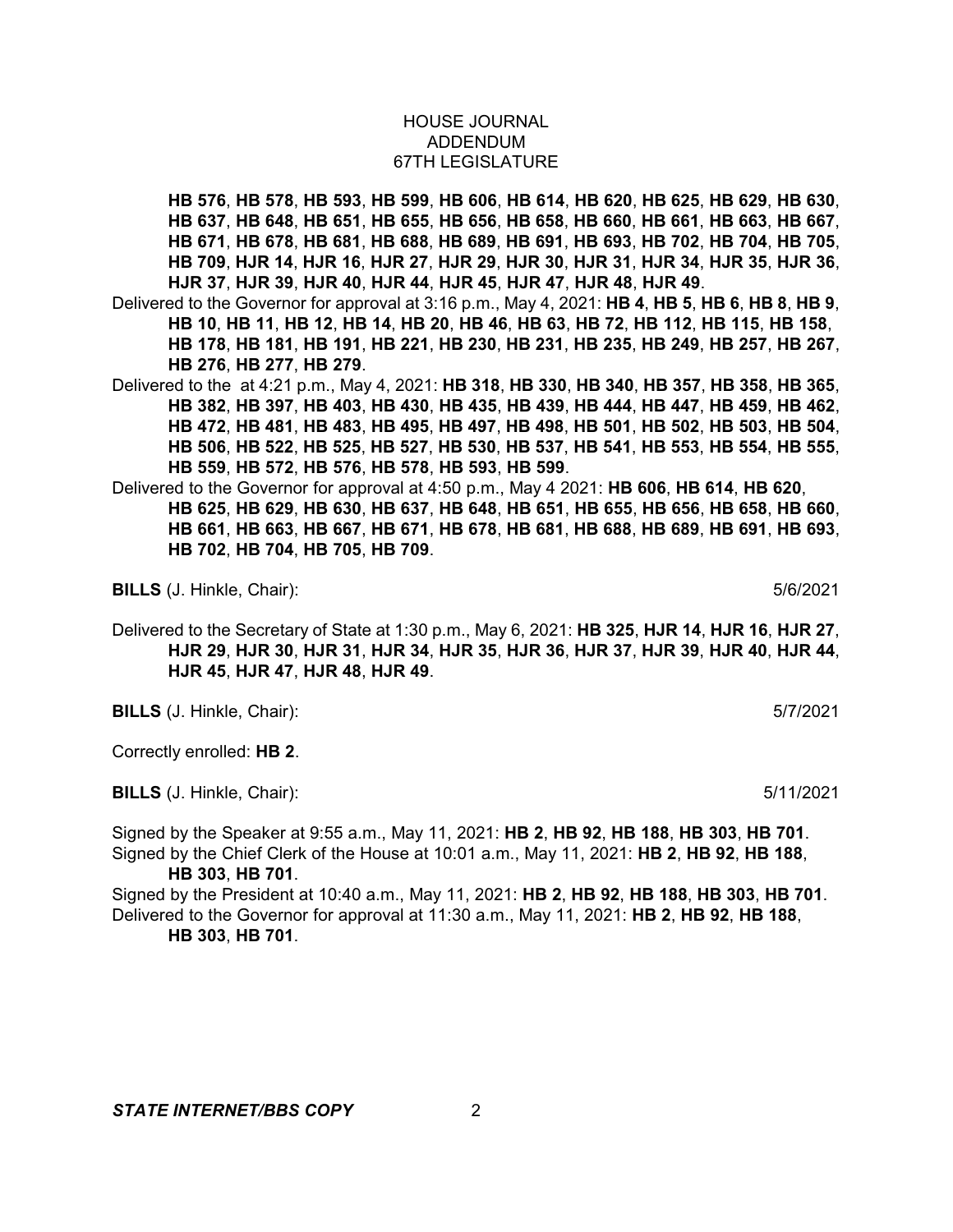# **MESSAGES FROM THE GOVERNOR**

April 30, 2021

The Honorable Wylie Galt Speaker of the House State Capitol Helena, Montana 59620

Dear Speaker Galt:

On Thursday, April 29, 2021, I signed the following bills:

**House Bill 73** - B. Usher **House Bill 90** - D. Lenz **House Bill 155** - D. Lenz **House Bill 264** - R. Fitzgerald **House Bill 333** - B. Usher **House Bill 362** - R. Fitzgerald **House Bill 398** - D. Lenz **House Bill 445** - B. Usher **House Bill 574** - D. Lenz **House Bill 598** - K. Whitman

The bills have been delivered to the Secretary of State's office.

Sincerely,

GREG GIANFORTE Governor

April 30, 2021

The Honorable Wylie Galt Speaker of the House State Capitol Helena, Montana 59620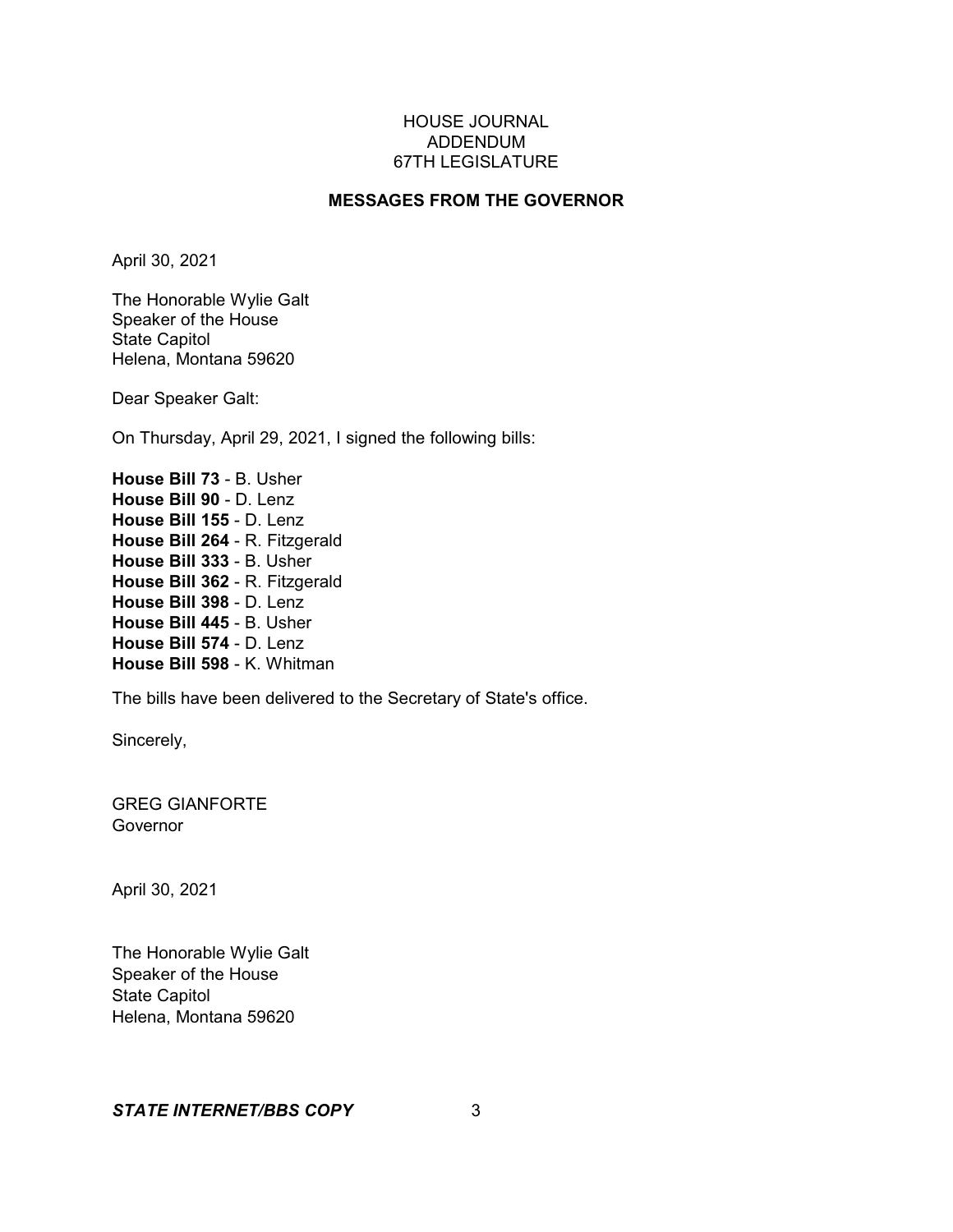Dear Speaker Galt:

On Friday, April 30, 2021, I signed the following bills:

**House Bill 67** - L. Jones **House Bill 129** - D. Bedey **House Bill 146** - B. Mercer **House Bill 179** - D. Bedey **House Bill 229** - J. Gillette **House Bill 260** - S. Berglee **House Bill 302** - J. Kassmier **House Bill 341** - M. Regier **House Bill 416** - D. Lenz **House Bill 429** - L. Jones **House Bill 450** - S. Gunderson **House Bill 468** - P. Fielder **House Bill 475** - D. Skees **House Bill 479** - K. Sullivan **House Bill 496** - B. Mercer **House Bill 520** - M. Marler **House Bill 539** - B. Usher **House Bill 549** - S. Kerns **House Bill 590** - S. Kerns **House Bill 616** - M. Hopkins **House Bill 632** - F. Garner **House Bill 647** - S. Galloway **House Bill 665** - B. Ler

The bills have been delivered to the Secretary of State's office.

Sincerely,

GREG GIANFORTE **Governor** 

May 3, 2021

The Honorable Wylie Galt Speaker of the House State Capitol Helena, Montana 59620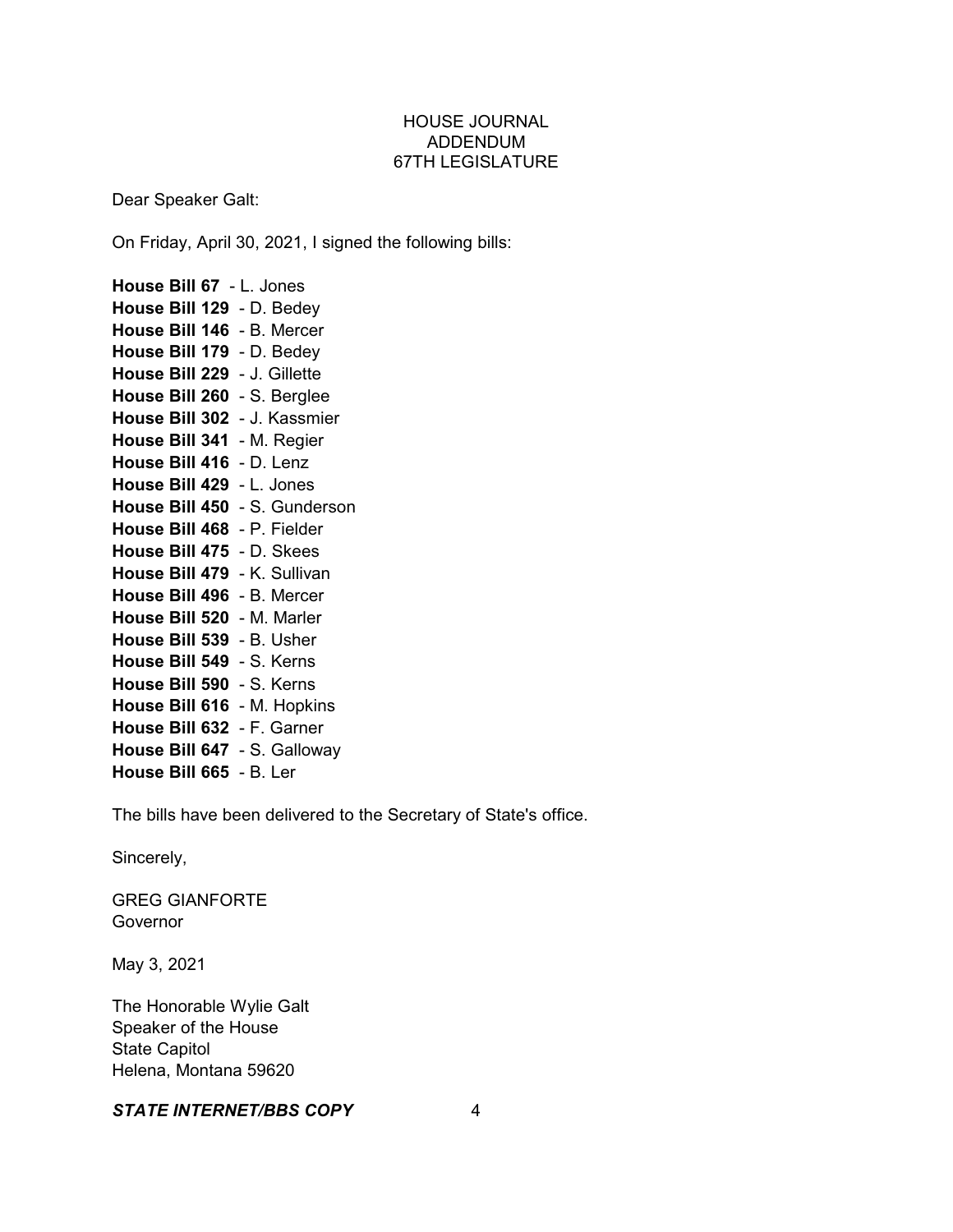Dear Speaker Galt:

On Monday, May 3, 2021, I signed **House Bill 131** -D. Bedey.

The bill has been delivered to the Secretary of State's office.

Sincerely,

GREG GIANFORTE Governor

May 4, 2021

The Honorable Wylie Galt Speaker of the House State Capitol Helena, Montana 59620

Dear Speaker Galt:

On Monday, May 3, 2021, I signed the following bills:

**House Bill 206** - D. Bedey **House Bill 423** - D. Lenz **House Bill 478** - D. Harvey

The bills have been delivered to the Secretary of State's office.

Sincerely,

GREG GIANFORTE Governor

May 7, 2021

The Honorable Wylie Galt Speaker of the House State Capitol Helena, Montana 59620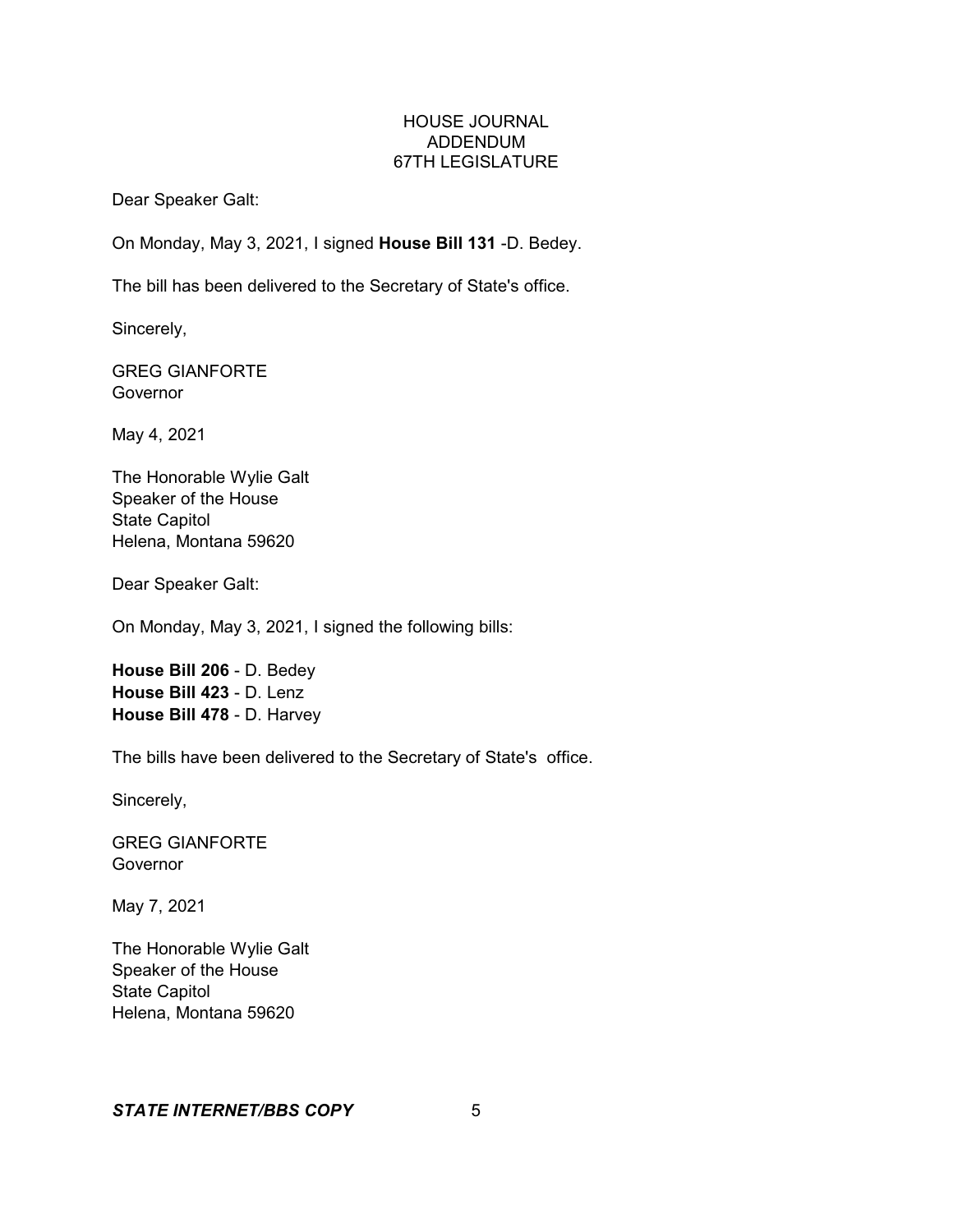Dear Speaker Galt:

On Friday, May 7, 2021, I signed the following bills:

**House Bill 7** - M. Hopkins **House Bill 66** - T. Moore **House Bill 112** - J. Fuller **House Bill 233** - F. Anderson **House Bill 247** - M. Bertoglio **House Bill 257** - J. Hinkle **House Bill 273** - D. Skees **House Bill 336** - B. Ler **House Bill 426** - D. Lenz **House Bill 449** - F. Garner **House Bill 602** - M. Stromswold **House Bill 610** - R. Whiteman Pena **House Bill 641** - S. Gist **House Bill 644** - J. Windy Boy **House Bill 696** - B. Usher **House Bill 702** - J. Carlson

The bills have been delivered to the Secretary of State's office.

Sincerely,

GREG GIANFORTE Governor

May 10, 2021

The Honorable Wylie Galt Speaker of the House State Capitol Helena, Montana 59620

Dear Speaker Galt:

On Saturday, May 8, 2021, I signed the following bills:

**House Bill 380** - K. Seekins-Crowe **House Bill 464** - M. Regier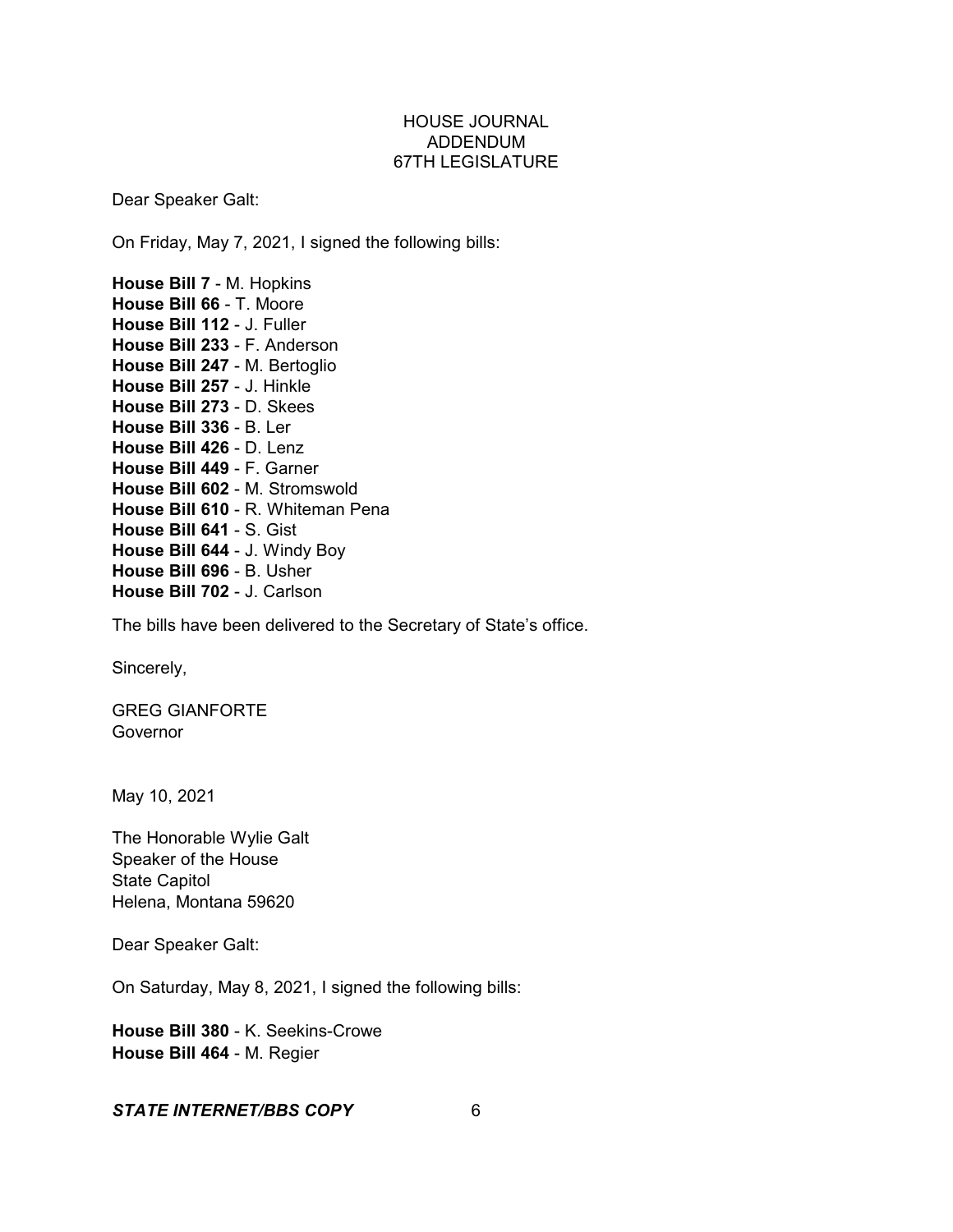The bills have been delivered to the Secretary of State's office.

Sincerely,

GREG GIANFORTE Governor

May 10, 2021

The Honorable Wylie Galt Speaker of the House State Capitol Helena, Montana 59620

The Honorable Mark Blasdel President of the Senate State Capitol Helena, Montana 59620

Dear Speaker Galt and President Blasdel:

In accordance with the power vested in me as Governor by the Constitution and the laws of the State of Montana, I hereby veto House Bill 624, "AN ACT ESTABLISHING THE BUSINESS TASK FORCE ON CHILD CARE; ESTABLISHING MEMBERSHIP; ESTABLISHING DUTIES; REQUIRING A REPORT; ESTABLISHING A SPECIAL REVENUE ACCOUNT; PROVIDING AN APPROPRIATION; AND PROVIDING AN IMMEDIATE EFFECTIVE DATE AND A TERMINATION DATE".

HB 624 directs the Department of Labor and Industry (DLI) to convene and facilitate a business task force on child care to examine the effects of child care affordability and accessibility on the workforce and Montana businesses. This task force would be funded by a special revenue account consisting of grants, gifts, and donations from public and private sources, and be required to develop and submit a report of its finding and recommendations to the governor and the legislature.

Our state has long faced unique child care challenges, and my administration is acutely aware of the toll that inadequate child care takes on Montana families and our economy. As we continue to recover from the COVID-19 pandemic and incentivize Montanans to return to work, the need for child care reforms and supports could not be greater - which is why I have already directed members of my cabinet to strategize and collaborate with those most impacted by our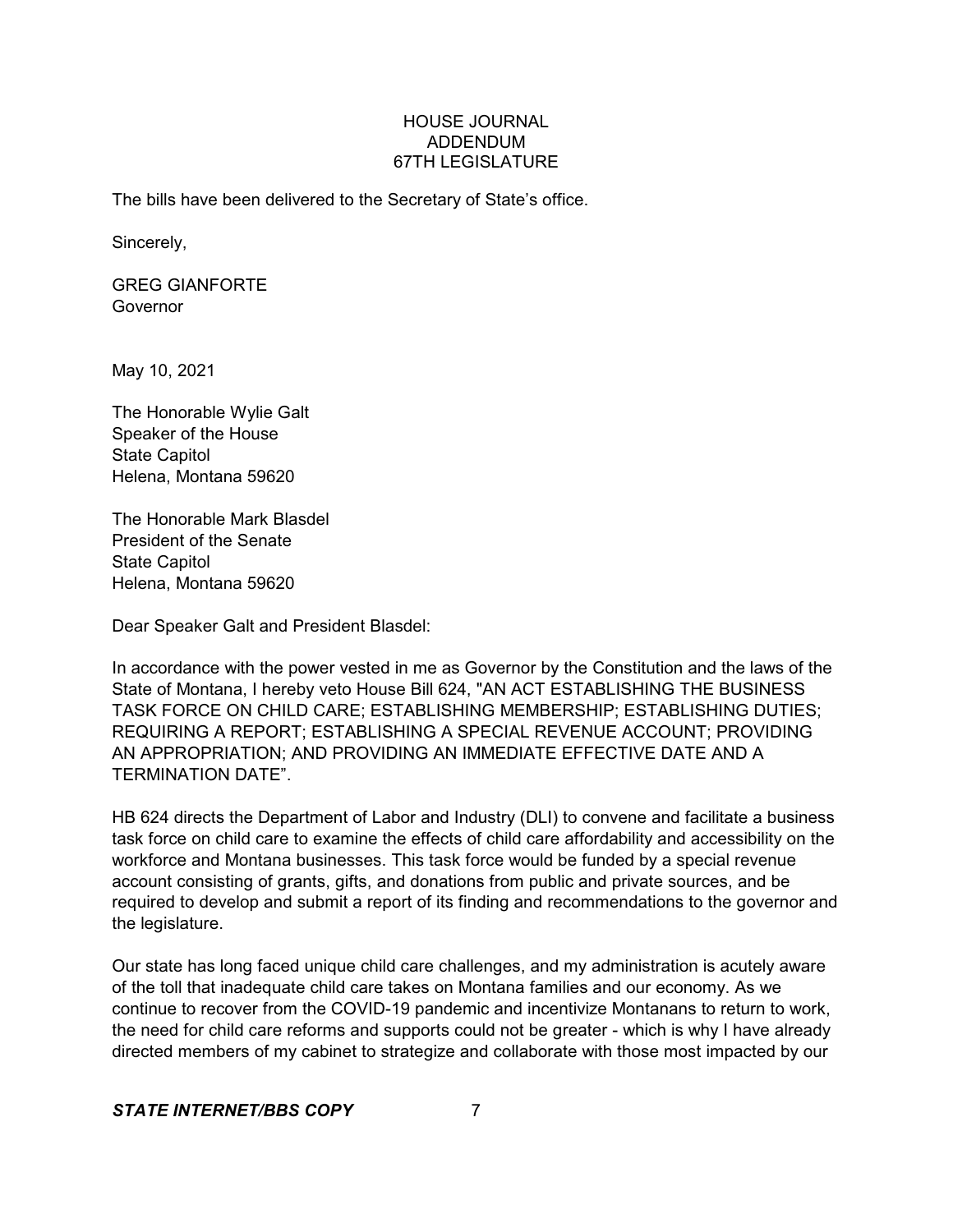child care gap to proactively build a system that works for our families and businesses.

Montana has never had more resources available to increase access to and invest in child care, ultimately reducing a major barrier to workforce reentry. Currently, the state is using federal Coronavirus Aid, Relief, and Economic Security Act (CARES), CARES II, and American Rescue Plan Act (ARPA) resources to continue funding child care for essential workers and to provide business stabilization funding to child care providers so that they can return to full operations. Furthermore, my administration will continue to work in partnership with the legislature to ensure that certain ARPA funds are prioritized in child care deserts for one-time equipment and necessary infrastructure, property improvements, worksite child care, licensing costs, and employee training and professional development.

The legislature and I have a tremendous opportunity to increase access to adequate and affordable child care in Montana. Rather than confirm through further study the flaws within Montana's child care system and the failures of past administrations to remedy these flaws, we must act now. I look forward to joining forces with the sponsor to meet the intent of her legislation.

For these reasons, I veto HB 624.

Sincerely,

GREG GIANFORTE Governor

May 13, 2021

The Honorable Wylie Galt Speaker of the House State Capitol Helena, Montana 59620

Dear Speaker Galt:

On Wednesday, May 12, 2021, I signed the following bills:

**House Bill 4** - D. Bartel **House Bill 5** - L. Jones **House Bill 6** - M. Hopkins **House Bill 8** - M. Hopkins **House Bill 9** - M. Hopkins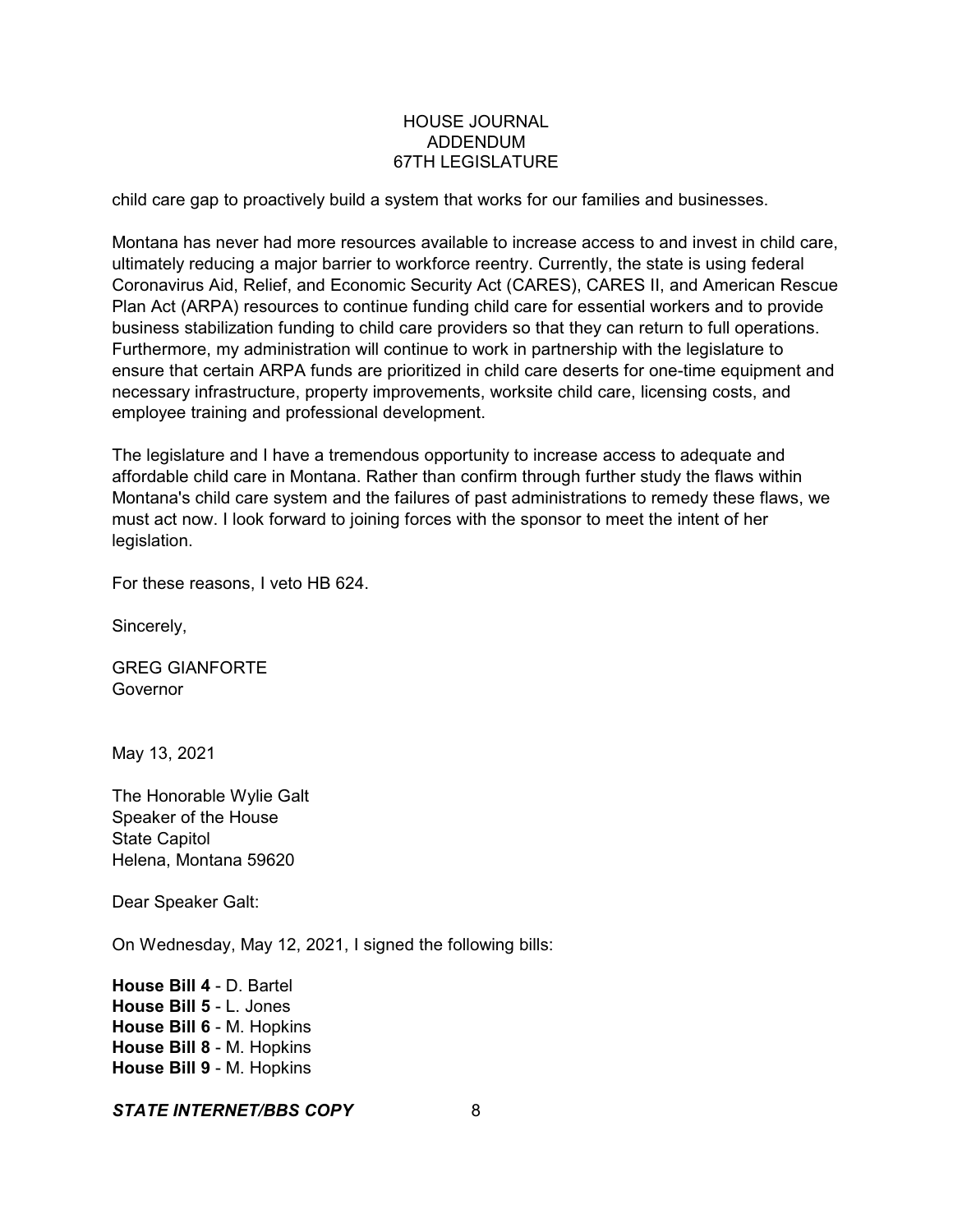**House Bill 10** - K. Holmlund **House Bill 11** - W. McKamey **House Bill 12** - M. Hopkins **House Bill 14** - M. Hopkins **House Bill 20** - B. Beard **House Bill 46** - D. Bedey **House Bill 63** - J. Dooling **House Bill 72** - F. Garner **House Bill 115** - B. Mercer **House Bill 178** - D. Bedey **House Bill 181** - K. Zolnikov **House Bill 191** - M. Hopkins **House Bill 221** - A. Buckley **House Bill 231** - M. Regier **House Bill 267** - N . Duram **House Bill 276** - M. Caferro **House Bill 279** - S. Berglee

The bills have been delivered to the Secretary of State's office.

Sincerely,

GREG GIANFORTE **Governor** 

May 14, 2021

The Honorable Wylie Galt Speaker of the House State Capitol Helena, Montana 59620

Dear Speaker Galt:

On Tuesday, May 11, 2021, I signed **House Bill 303** - J. Kassmier.

The bill has been delivered to the Secretary of State's office.

Sincerely,

GREG GIANFORTE Governor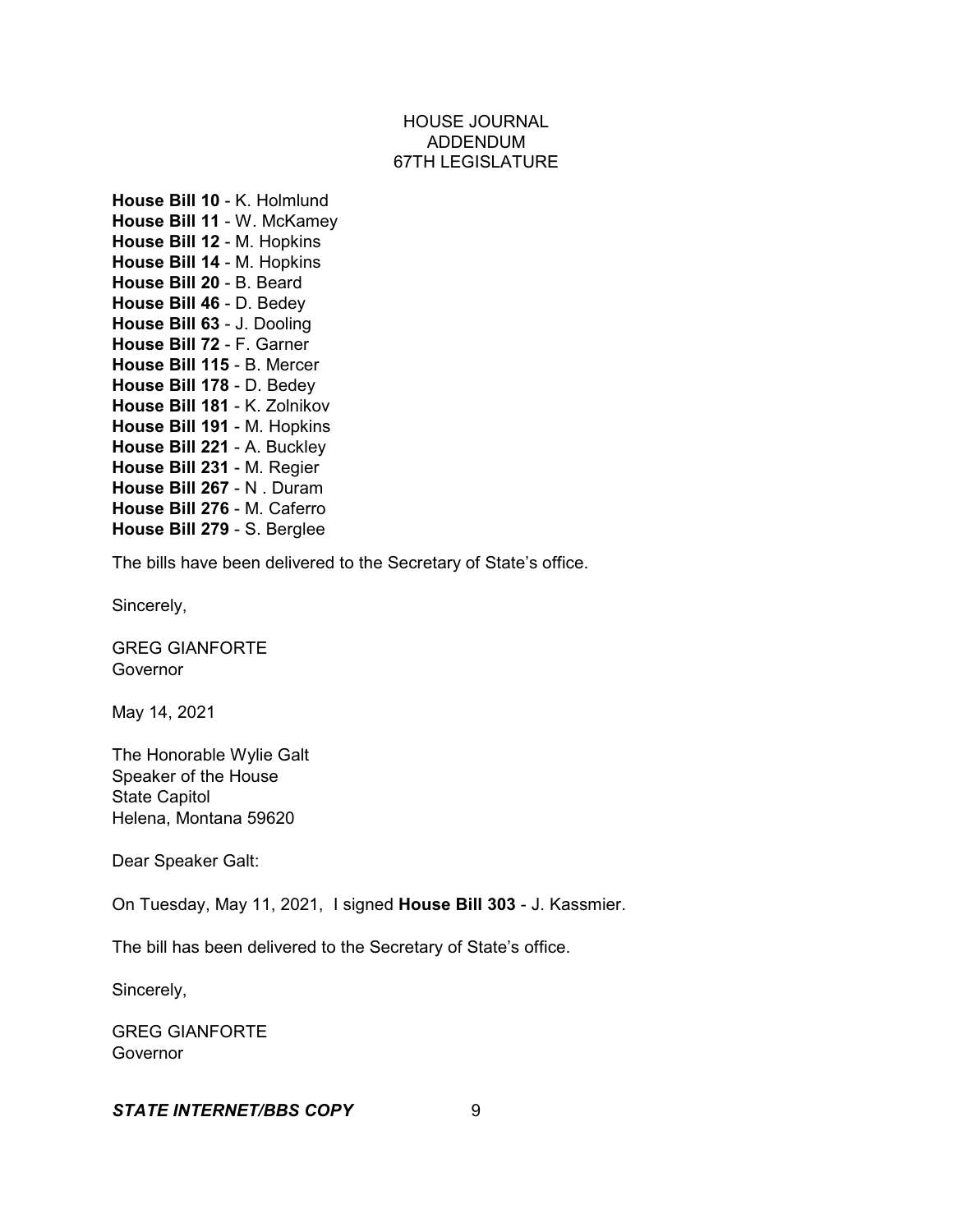May 14, 2021

The Honorable Wylie Galt Speaker of the House State Capitol Helena, Montana 59620

Dear Speaker Galt:

On Friday, May 14, 2021, I signed the following bills:

**House Bill 230** - M. Regier **House Bill 249** - M. Regier **House Bill 318** - K. Holmlund **House Bill 330** - L. Jones **House Bill 340** - W. Galt **House Bill 357** - J. Hamilton **House Bill 358** - B. Mercer **House Bill 365** - J. Trebas **House Bill 382** - W. Curdy **House Bill 403** - T. Running Wolf **House Bill 430** - K. Whitman **House Bill 435** - B. Mercer **House Bill 439** - S. Galloway **House Bill 444** - E. Buttrey **House Bill 447** - B. Mercer **House Bill 459** - D. Lenz **House Bill 462** - M. Stromswold **House Bill 472** - M. Regier **House Bill 481** - S. Gunderson **House Bill 483** - C. Knudsen **House Bill 495** - M. Caferro **House Bill 497** - B. Mercer **House Bill 498** - S. Gunderson **House Bill 501** - J. Trebas **House Bill 502** - L. Sheldon-Galloway **House Bill 503** - D. Lenz **House Bill 504** - C. Knudsen **House Bill 506** - P. Fielder **House Bill 525** - E. Buttrey **House Bill 527** - F. Nave **House Bill 530** - W. McKamey **House Bill 537** - B. Mercer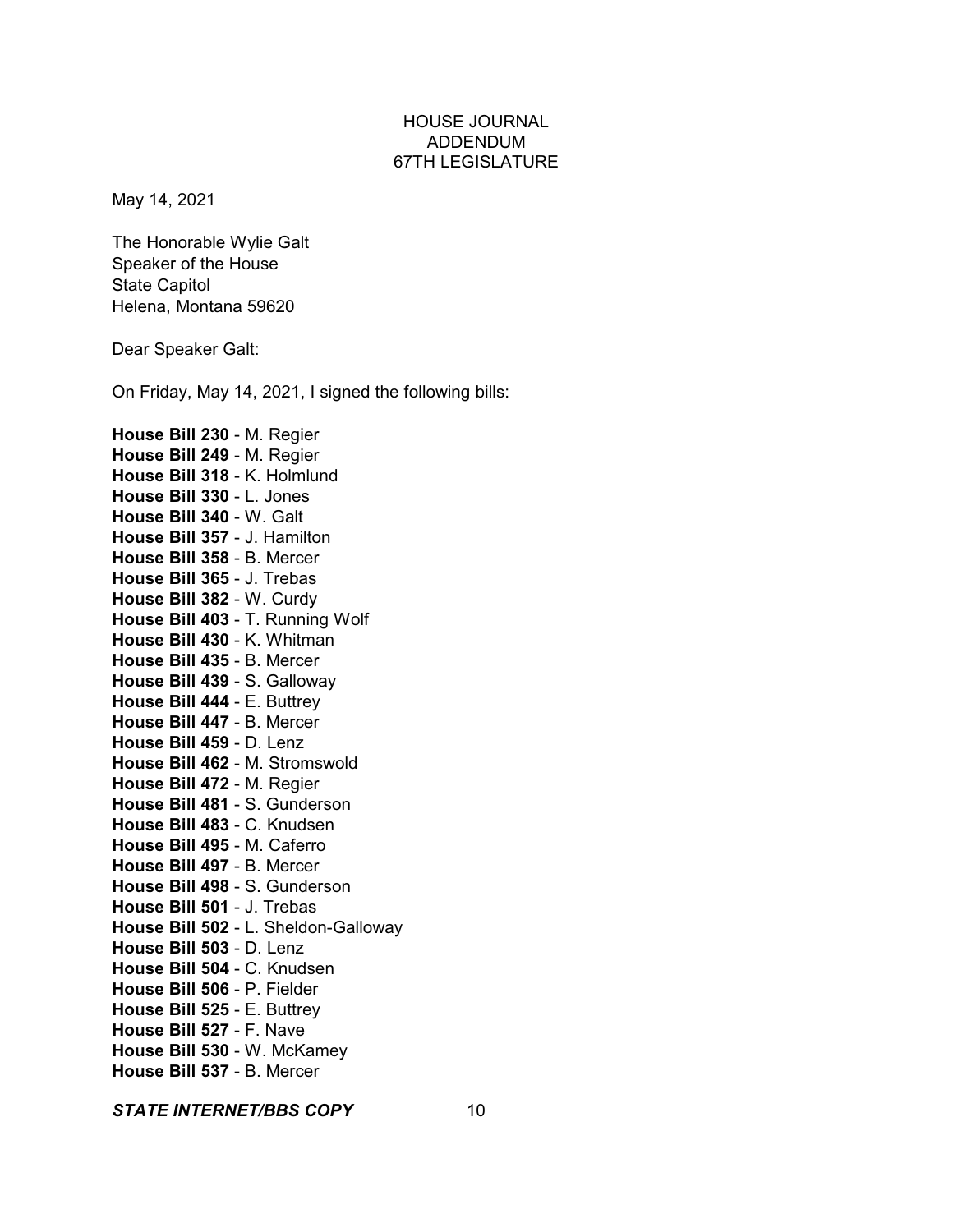**House Bill 541** - S. Galloway **House Bill 553** - J. Patelis **House Bill 554** - J. Kassmier **House Bill 555** - M. Regier **House Bill 559** - B. Mercer **House Bill 572** - D. Skees **House Bill 576** - J. Schillinger **House Bill 578** - T. Moore **House Bill 599** - S. Gunderson **House Bill 606** - P. Fielder **House Bill 614** - M. Caferro **House Bill 620** - A. Regier **House Bill 625** - D. Lenz **House Bill 629** - D. Fern **House Bill 630** - D. Bedey **House Bill 637** - S. Berglee **House Bill 648** - J. Kassmier **House Bill 651** - M. Bertoglio **House Bill 655** - E. Buttrey **House Bill 658** - G. Frazer **House Bill 660** - J. Kassmier **House Bill 661** - J. Kassmier **House Bill 663** - B. Ler **House Bill 667** - R. Marshall **House Bill 671** - D. Bedey **House Bill 678** - D. Bartel **House Bill 681** - J. Kassmier **House Bill 689** - J. Dooling **House Bill 693** - B. Mercer **House Bill 704** - E. Buttrey **House Bill 705** - E. Buttrey **House Bill 709** - M. Regier

The bills have been delivered to the Secretary of State's office.

I have returned **House Bill 691** - D. Lenz with a line item veto.

I vetoed the following bills:

**House Bill 158** - C. Hinkle **House Bill 235** - T. Welch **House Bill 277** - B. Mercer **House Bill 397** - J. Kassmier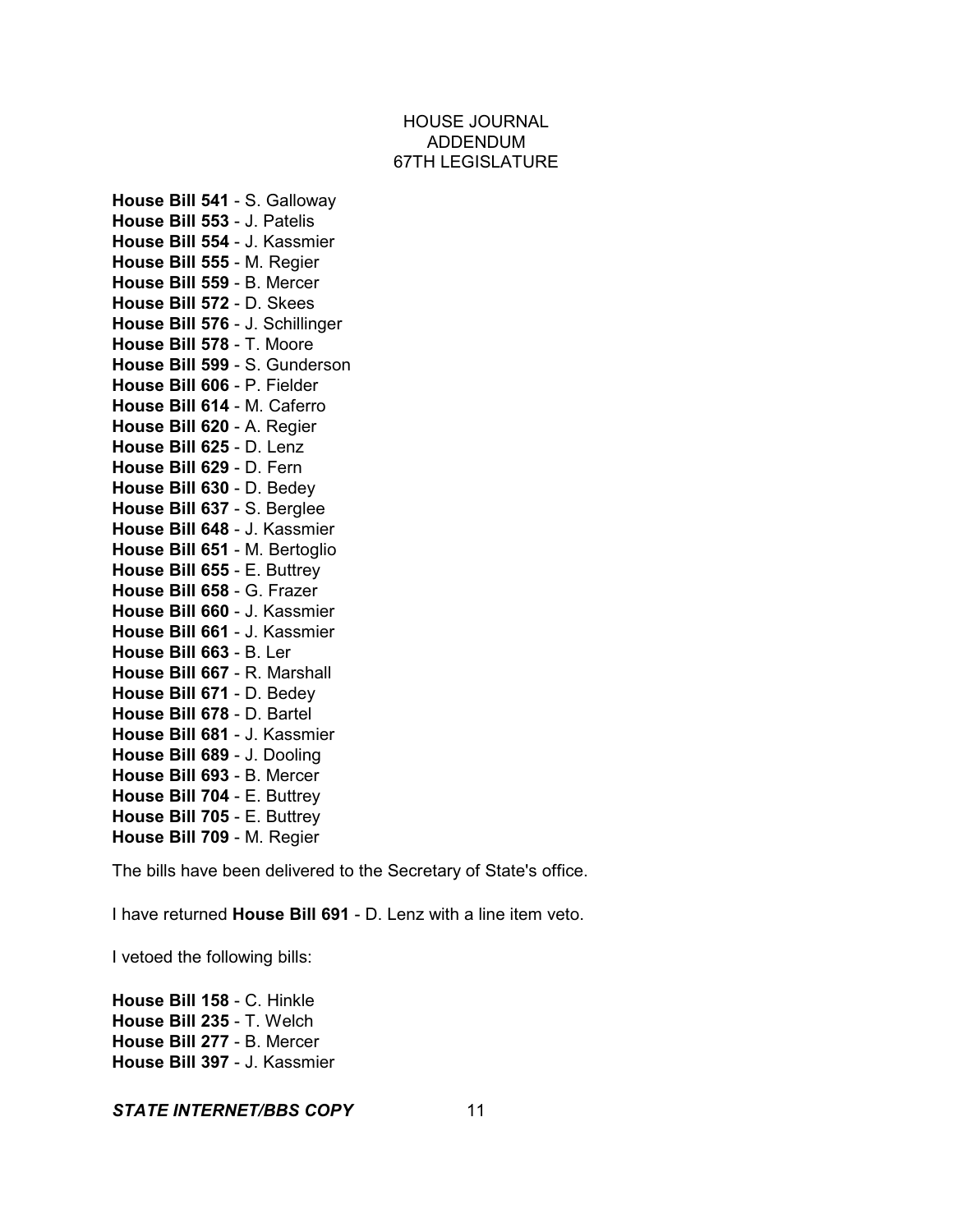**House Bill 522** - E. Buttrey **House Bill 688** - J. Kassmier

Sincerely,

GREG GIANFORTE Governor

May 14, 2021

The Honorable Wylie Galt Speaker of the House State Capitol Helena, Montana 59620

The Honorable Mark Blasdel President of the Senate State Capitol Helena, Montana 59620

Dear Speaker Galt and President Blasdel:

In accordance with the power vested in me as Governor by the Constitution and the laws of the State of Montana, I hereby veto House Bill 158, "AN ACT CREATING A COVID-19 RESPONSE STUDY COMMISSION; ESTABLISHING THE MEMBERSHIP, DUTIES, AND REPORTING REQUIREMENTSOFTHE COMMISSION; PROVIDING AN APPROPRIATION;PROVIDING FOR CONTINGENT VOIDNESS; AND PROVIDING EFFECTIVE DATES AND A TERMINATION DATE.".

HB 158 authorizes the establishment of a COVID-19 Response Study Commission tasked with reviewing all statutes, administrative rules, and other regulations suspended or revised during the pandemic, as well as assessing whether these suspensions or revisions proved beneficial to Montana and its citizens. The bill also appropriates \$50,000 from the general fund for purposes of launching and running the commission.

As Montanans continue to confront the pandemic, the light at the end of the tunnel gets brighter and brighter. My administration is already conducting a top-to-bottom regulatory review of state agencies through our Red Tape Relief Task Force. While I appreciate the sponsor sharing my goal of identifying and eliminating excessive, outdated, and unnecessary regulations, I see no reason to form a pandemic-specific study commission and look backwards. I encourage Rep. Hinkle to partner with us as we continue our existing initiative to streamline government in the interest of all Montanans.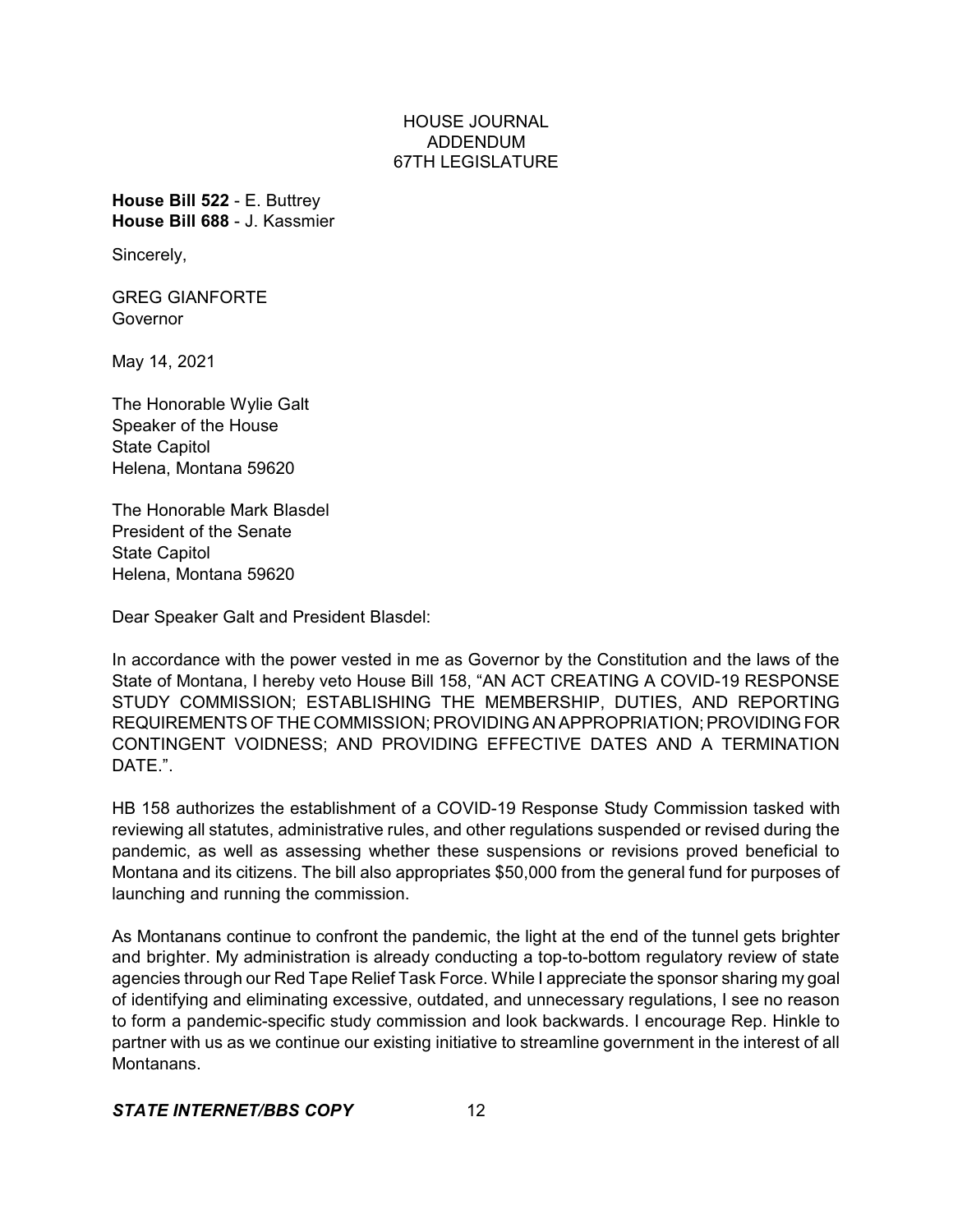For these reasons, I veto HB 158.

Sincerely,

GREG GIANFORTE Governor

May 14, 2021

The Honorable Wylie Galt Speaker of the House State Capitol Helena, Montana 59620

The Honorable Mark Blasdel President of the Senate State Capitol Helena, Montana 59620

Dear Speaker Galt and President Blasdel:

In accordance with the power vested in me as Governor by the Constitution and the laws of the State of Montana, I hereby veto House Bill 235, "AN ACT GENERALLY REVISING SUPPLEMENTAL NUTRITION ASSISTANCE PROGRAM LAWS; CREATING THE NUTRITION INCENTIVES PROGRAM FOR SUPPLEMENTAL NUTRITION ASSISTANCE PROGRAM PARTICIPANTS TO BUY ELIGIBLE FRUITS AND VEGETABLES; UPDATING TERMINOLOGY TO MATCH FEDERAL ASSISTANCE PROGRAM LANGUAGE; PROVIDING AN APPROPRIATION; PROVIDING RULEMAKING AUTHORITY; AMENDING SECTIONS 39-51-403, 39-51-2208, 39-71-118, 40-4-215, 45-6-312, 50-49-103, 53-2-108, 53- 2-201, 53-2-211, 53-2-606, 53-2-901, 53-2-902, 53-2-903, 53-3-115, AND 53-4-717, MCA; REPEALING SECTION 53-2-904, MCA; AND PROVIDING AN EFFECTIVE DATE".

HB 235 appropriates \$95,000 to establish a new state-administered nutrition incentive grant program to increase the purchasing power of Supplemental Nutrition Assistance Program (SNAP) beneficiaries with limited access to fresh fruits and vegetables. Also known as "Double SNAP," this program would provide another means for Montanans to get a 1:1 dollar match for SNAP spending at participating organizations that sell healthy, local food. For example, an individual that spends \$5 on SNAP-eligible foods at a participating farmer's market would receive another \$5 to purchase more fruits and vegetables.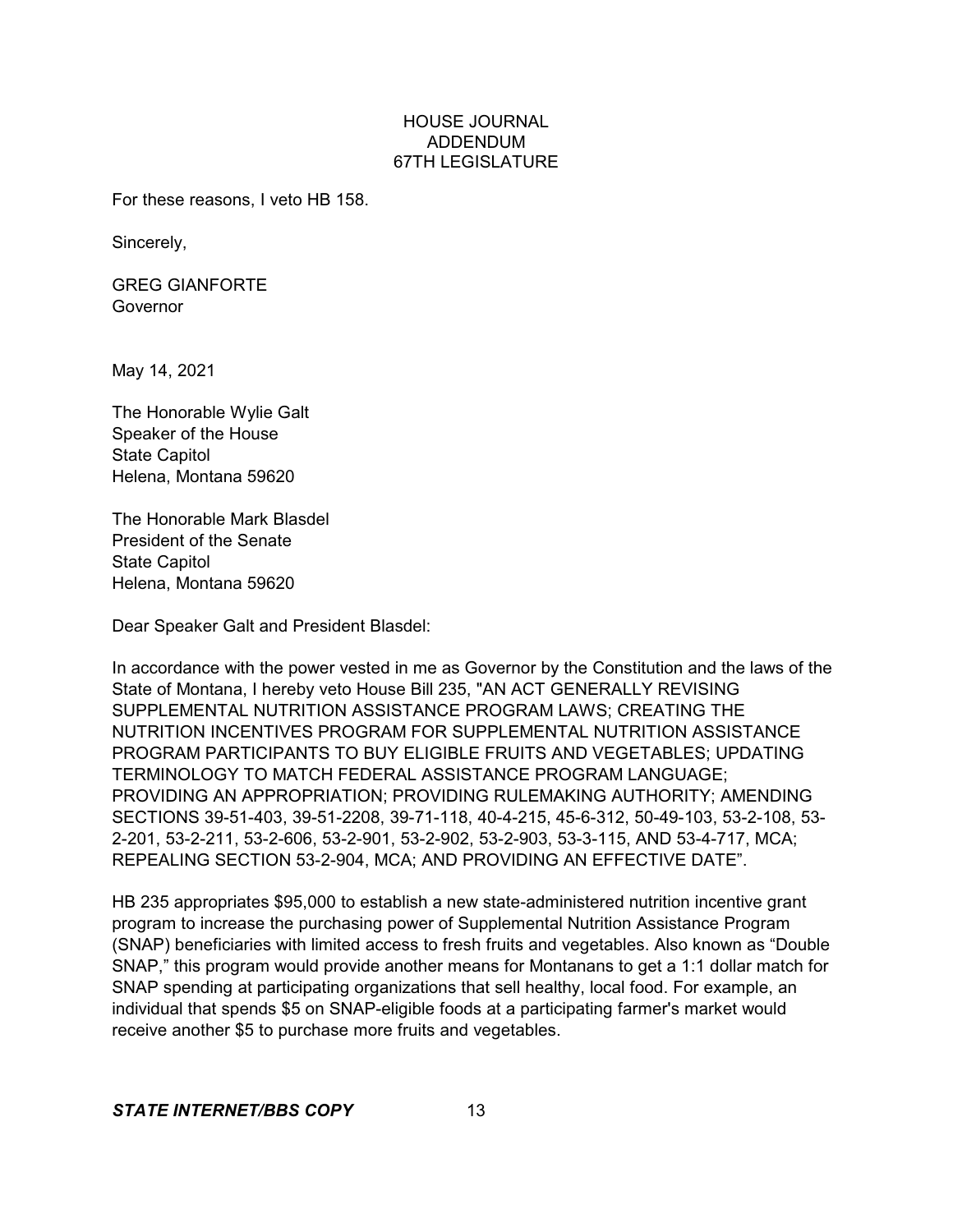While I support the intent of the sponsor's legislation to promote the purchase of nutritious foods, HB 235 would effectively duplicate existing federal initiatives at the expense of the Montana taxpayer. The U.S. Department of Agriculture (USDA), which oversees SNAP, has a well- established nutrition incentive program from which Montana and our SNAP participants already benefit. At my direction, both the Department of Agriculture and the Department of Public Health and Human Services will continue work with our federal partners to ensure that Montana's existing Double SNAP program is operating at maximum efficiency and leveraging all existing federal tools and resources.

Furthermore, as we determine how to best allocate federal American Rescue Plan Act (ARPA) dollars, my administration and the legislature have an opportunity to reevaluate our SNAP program and consider reforms, including initiatives that encourage beneficiaries to use SNAP dollars on fresh fruits and vegetables. The federal government has made substantial investments in our nutrition assistance programs over the course of the pandemic, and ARPA appropriated approximately \$11 million to support Montana's SNAP system. USDA also made an additional \$75 million available to nutrition incentive program grantees. I urge beneficiaries to purchase healthier foods, including fresh Montana produce, which they can already do with this funding.

For these reasons, I veto HB 235.

Sincerely,

GREG GIANFORTE Governor

May 14, 2021

The Honorable Wylie Galt Speaker of the House State Capitol Helena, Montana 59620

The Honorable Mark Blasdel President of the Senate State Capitol Helena, Montana 59620

Dear Speaker Galt and President Blasdel: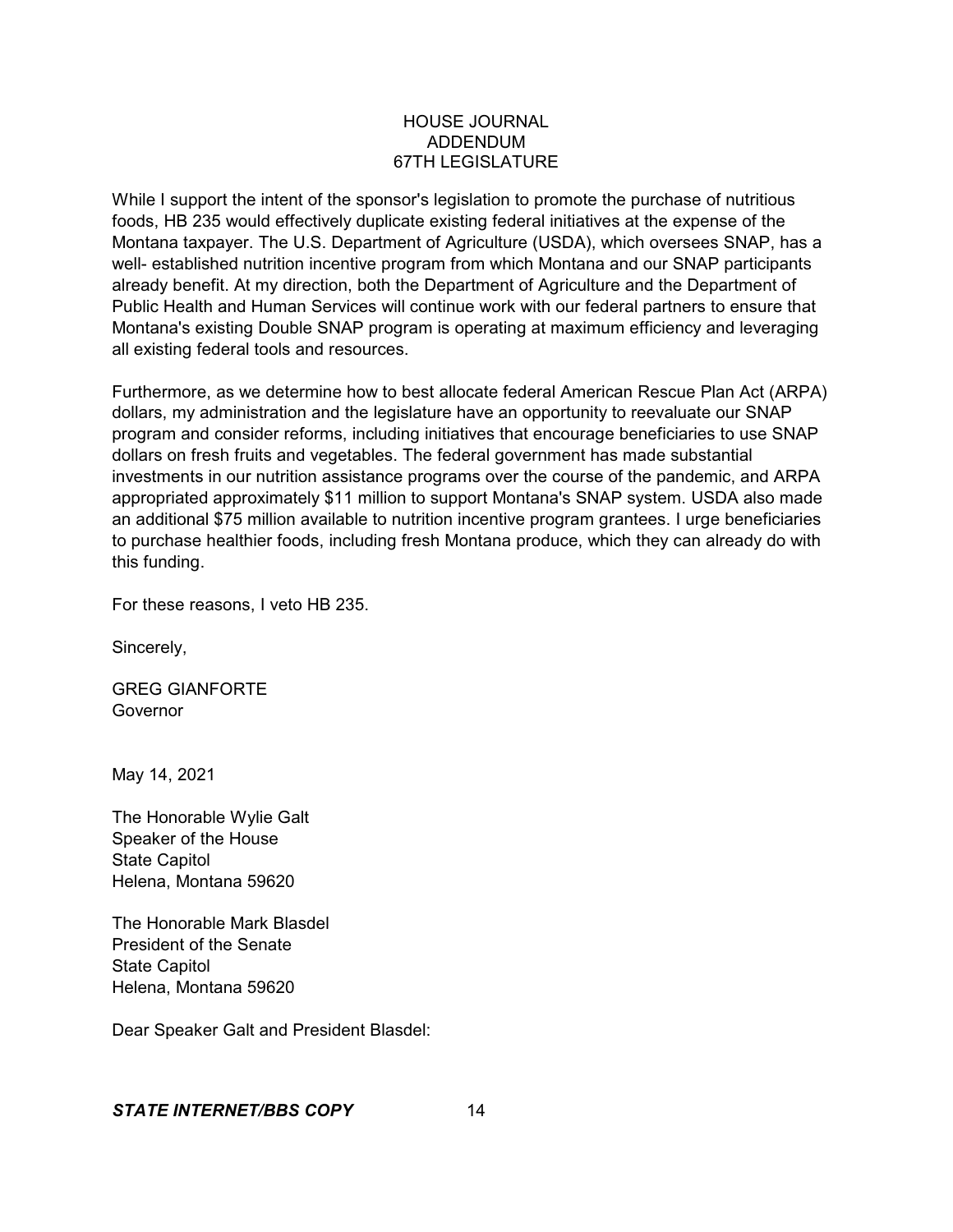In accordance with the power vested in me as the Governor by the Constitution and the laws of the State of Montana, I hereby veto House Bill 277 "AN ACT GENERALLY REVISING LAWS RELATED TO PROVIDING FOR A STRATEGIC PLANNING PROCESS FOR CERTAIN GOVERNMENTAL ENTITIES; REQUIRING DEPARTMENTS TO PRODUCE STRATEGIC PLANS AND ANNUAL PERFORMANCE REPORTS; PROVIDING FOR CERTAIN PUBLIC COMMENT PROVISIONS; LIMITING JUDICIAL REVIEW; REQUIRING THAT ONLY EXISTING RESOURCES MAY BE USED; PROVIDING DEFINITIONS; AMENDING SECTION 2-4-102, MCA; REPEALING SECTIONS 2-15-2221, 2-15-2222, 2-15-2223, 2-15-2224, 2-15-2225, AND 2-15-2226, MCA; AND PROVIDING AN IMMEDIATE EFFECTIVE DATE."

I support the goal of HB 277 to try to improve the performance of state government. Accountability, efficient performance and good customer service are goals that I ran on and am committed to achieving by bringing tried and true private sector processes to state government.

However, HB 277 would impose another bureaucratic process on state agencies that would: create more administrative work; add costs; in part, duplicate processes I am already implementing; result in a rigid, three-year plan that does not coincide with the two and four-year strategic planning cycles of the legislature and the governor's office, and not provide for nimble adjustments (that are now common in private sector planning) to changing circumstances.

HB 277 would require state agencies to go through both an employee comment process and a formal public comment process to produce three-year formal strategic plans, performance measures, and annual performance reports. Three years is neither tied to the two-year legislative session cycle nor the gubernatorial election cycle, diminishing its relevance as legislative and gubernatorial elections occur and priorities change.

In addition, the day after I took the oath of office, I issued Executive Order 1-2021 creating the Red Tape Relief Advisory Council to conduct a comprehensive, top-to-bottom review of regulations in every state agency. Burdensome, unnecessary red tape ties up our small businesses, farms, and ranches. These regulations cost time and money. Ultimately, Montana consumers bear the burden with higher prices on goods and services, and the biggest burden falls on low and middle-income Montanans who are trying to make ends meet. To make Montana more competitive, we need to get a better handle on our regulatory scheme, and it's one of my top priorities. The council I have established will leave no stone unturned as they identify excessive, outdated, and unnecessary regulations, and will seek input from the Legislature, Montana citizens, business owners, and other appropriate stakeholders. Contrary to the work of the Council, HB 277 will add more bureaucratic burden on state agencies.

Given the steps I am taking to make government more accountable, efficient, and customer service oriented, HB 277 would distract the same key agency leaders from taking these steps and divert their time and resources to "check the boxes" required by HB 277 to produce a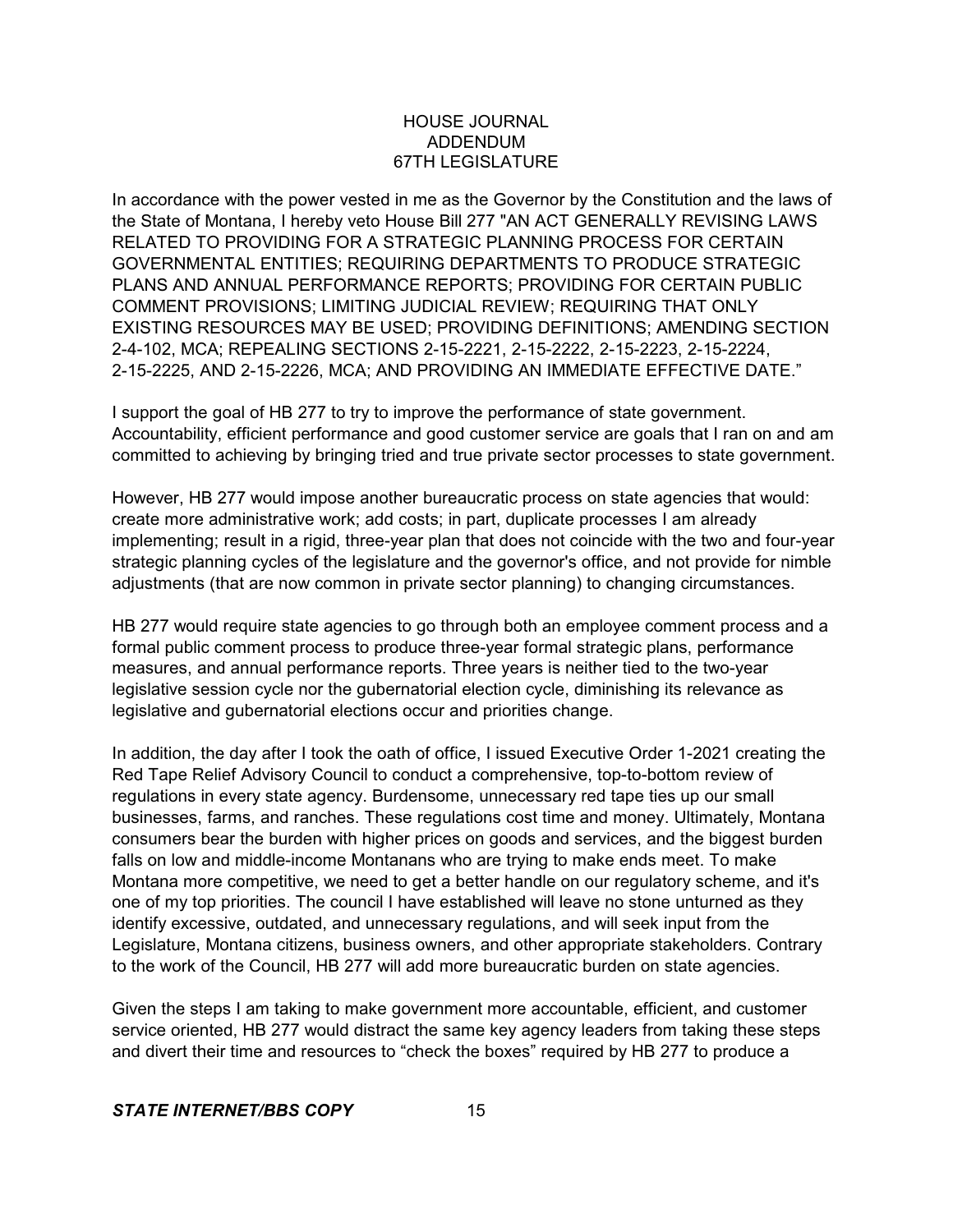three-year document that may be infrequently used, especially after the next election. Although its goal is to improve performance, ironically, HB 277 would also cause more bureaucracy and cost to implement. HB 277 has a fairly significant fiscal impact and would cause work that will be, in part, redundant to work already being done, and of diminishing value as elections occur and goals evolve with new officials and changing circumstances in Montana. The executive branch needs a more flexible planning and measurement process than a rigid three-year process with taxpayers footing the bill.

The intent of HB 277 is laudable, but my administration is already strongly committed to using more nimble processes, rooted in the private sector, to transform how state government conducts its business for the benefit of the people of Montana.

For these reasons, I am vetoing HB 277.

Sincerely,

GREG GIANFORTE Governor

May 14, 2021

The Honorable Wylie Galt Speaker of the House State Capitol Helena, Montana 59620

The Honorable Mark Blasdel President of the Senate State Capitol Helena, Montana 59620

Dear Speaker Galt and President Blasdel:

In accordance with the power vested in me as the Governor by the Constitution and the laws of the State of Montana, I hereby veto House Bill 397 "AN ACT PROVIDING FOR WORKFORCE HOUSING TAX CREDITS; PROVIDING THAT THE CREDITS MAY BE TAKEN AGAINST THE INCOME TAX OR INSURANCE PREMIUM TAXES; AMENDING SECTION 15-30-2303, MCA; AND PROVIDING AN APPLICABILITY DATE AND A TERMINATION DATE."

Considering current and ongoing federal funding for affordable housing development and rental assistance, HB 397 is unnecessary legislation that would have an unjustified long-term fiscal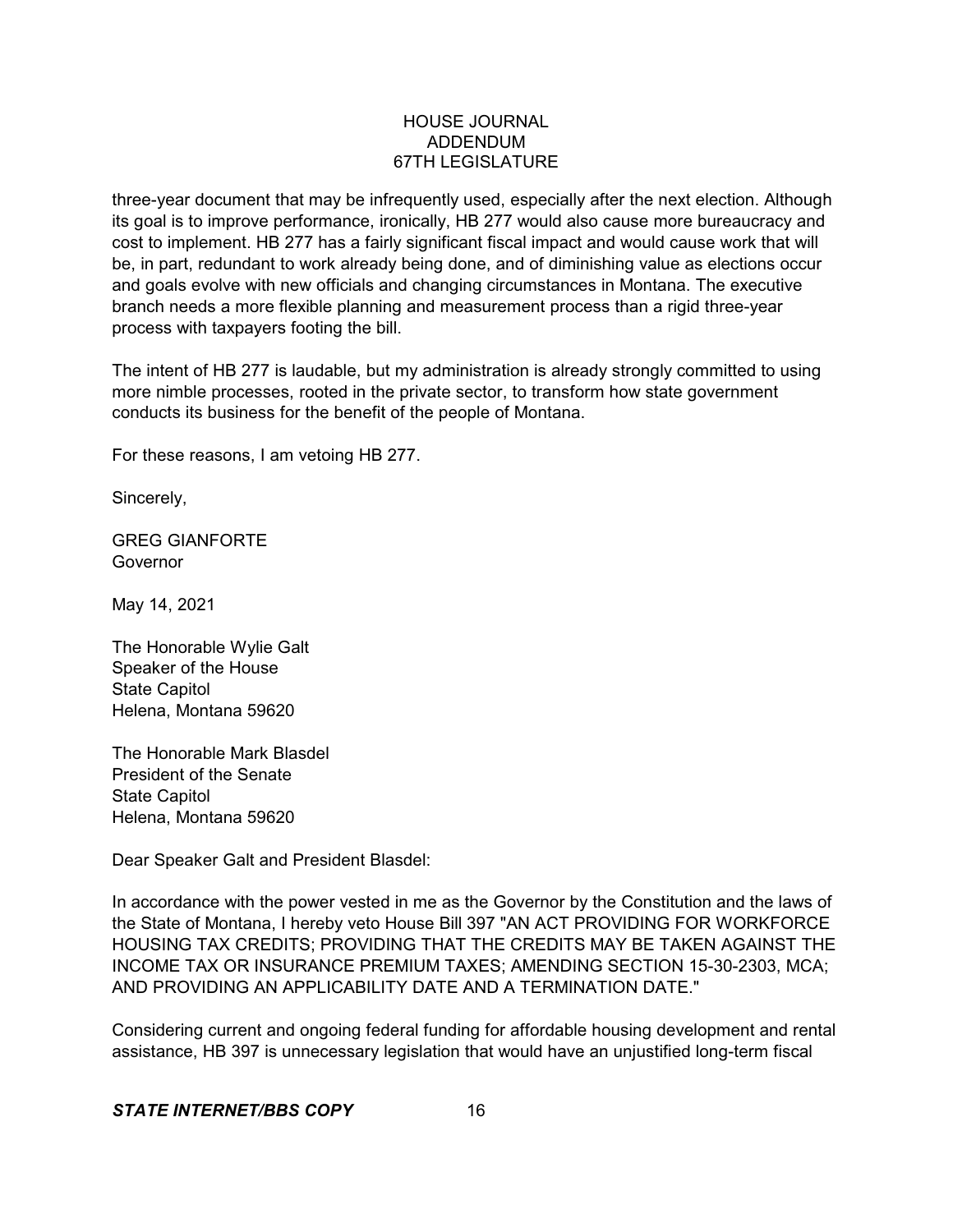impact on the state of Montana. Montana already receives federal tax credit allocations of \$3.2 million annually through the U.S. Housing and Urban Development's Low-Income Housing Tax Credit (LIHTC) program. The latest data from the Montana Board of Housing shows that 238 projects have received a total of \$622 million in federal tax credit allocations since 1990. Montana also receives about \$53 million annually in Section 8 funding to help low-income Montanans with rental assistance - an amount which does not include additional CARES Act funding.

As passed, HB 397 would cost \$45 million for the state credits obligated from 2022 to 2026. But there is more to the fiscal picture than meets the eye. This bill ties the Montana credits directly to the level of available federal housing credits. Several federal bills and other proposals like the American Jobs Plan would expand federal credits substantially. Specifically, S.98, the Neighborhood Homes Investment Act, would expand federal credits, if HB 397 were to become law, by an initial \$8 million per year every year for 5 years, resulting in a lifecycle cost of \$165 million to the state. A less expansive proposal, S. 1136, the Affordable Housing Credit Improvement Act, would raise the total cost in the same period to over \$80 million. The state credit's high and unconstrained linkage to the federal credit removes state control of the program's costs and poses an unanticipated risk to fiscal stability.

I believe the most effective way to address housing affordability challenges in our growing state is to reduce the panoply of regulations faced by housing development. That is why I have signed numerous bills that reform the subdivision and sanitation review process, in particular the expedited subdivision review established by SB 161. More needs to be done and I am committed to working with my agencies and stakeholders in the housing sector to identify additional ways to reduce regulatory burdens that drive up the cost of new housing development.

For these reasons, I am vetoing HB 397.

Sincerely,

GREG GIANFORTE Governor

May 14, 2021

The Honorable Wylie Galt Speaker of the House State Capitol Helena, Montana 59620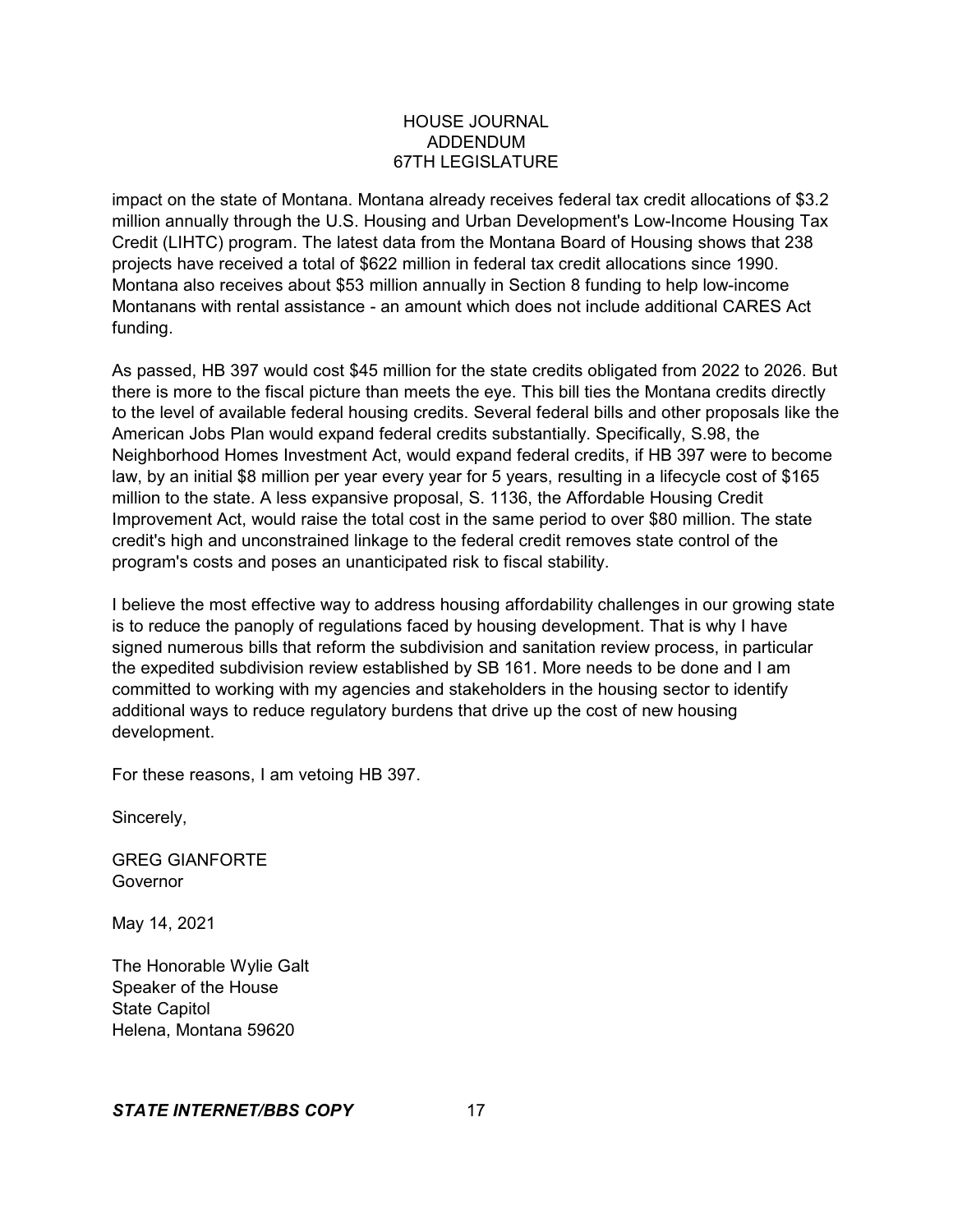The Honorable Mark Blasdel President of the Senate State Capitol Helena, Montana 59620

Dear Speaker Galt and President Blasdel:

In accordance with the power vested in me as the Governor by the Constitution and the laws of the State of Montana, I hereby veto House Bill 522 "AN ACT ESTABLISHING A MILITARY STRATEGIC AND ECONOMIC IMPACT TASK FORCE CONCERNING RETENTION AND DEVELOPMENT OF MILITARY INSTALLATIONS AND FORCE STRUCTURES TO PROVIDE ECONOMIC DEVELOPMENT OPPORTUNITIES IN MONTANA; ALLOCATING THE TASK FORCE TO THE DEPARTMENT OF COMMERCE FOR ADMINISTRATIVE PURPOSES; PROVIDING FOR TASK FORCE MEMBERSHIP, EXPENSE REIMBURSEMENT, AND DUTIES; CREATING A STATE SPECIAL REVENUE ACCOUNT; PROVIDING AN APPROPRIATION; AND PROVIDING AN EFFECTIVE DATE AND A TERMINATION DATE."

Montana plays a critical role in our national defense and the presence of military force structure in Montana provides a substantial economic benefit to our communities. I am impressed by the efforts of our military communities to preserve current military missions and attract new ones.

Unfortunately, I hesitate to support legislation that creates yet another task force that establishes a bureaucratic apparatus at considerable expense to taxpayers. Private organizations and other stakeholders have provided ample support for Montana's military missions around the state. They have done yeoman's work to ensure that our military missions have a promising future here.

This session, I have supported several bills to make Montana friendlier to military members and make Montana a more attractive location for future military missions. I pledge to be a partner to our military communities to help them preserve the missions they have and attract new ones.

For the reasons stated, I am vetoing HB 522.

Sincerely,

GREG GIANFORTE Governor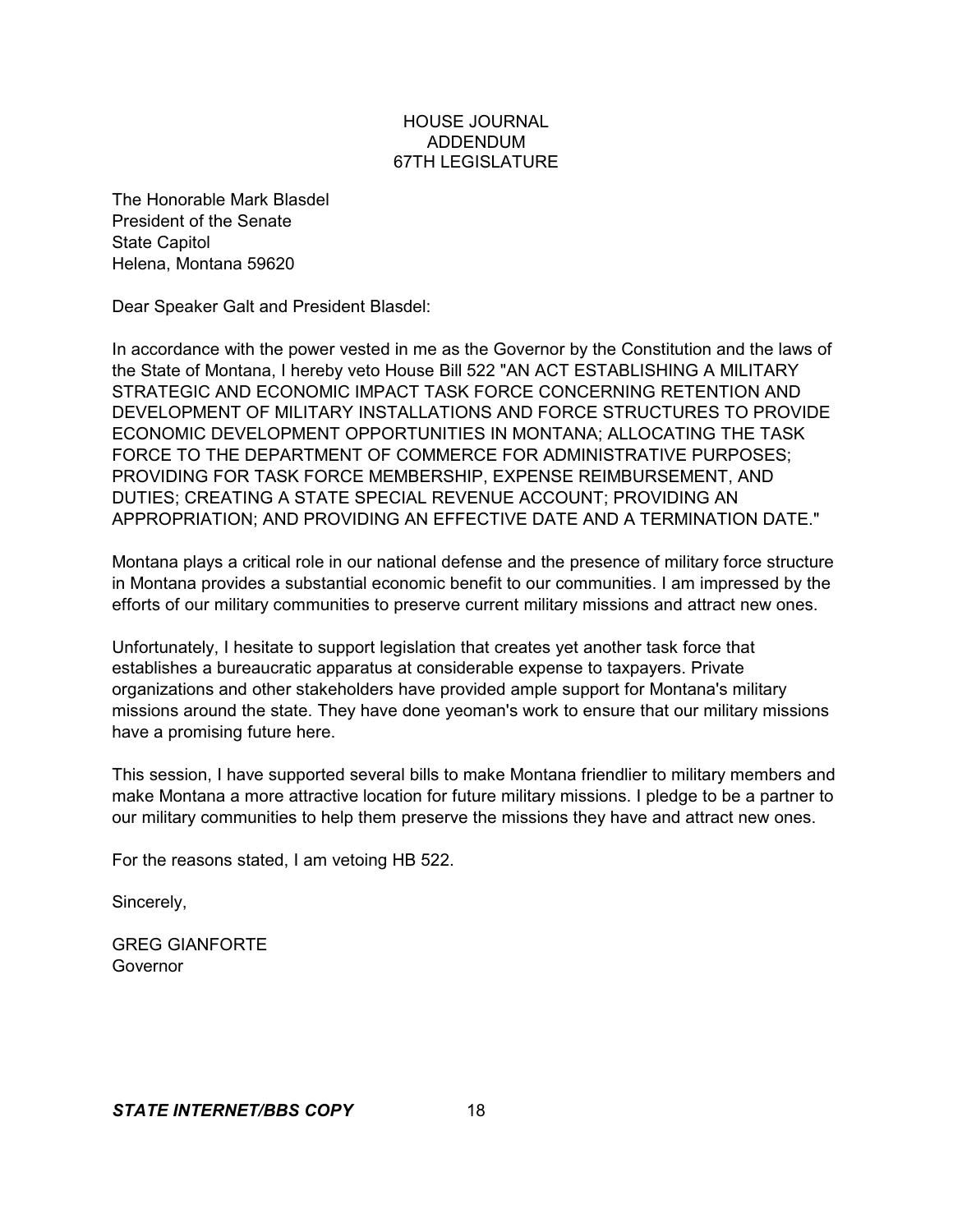May 14, 2021 The Honorable Wylie Galt Speaker of the House State Capitol Helena, Montana 59620

The Honorable Mark Blasdel President of the Senate State Capitol Helena, Montana 59620

Dear Speaker Galt and President Blasdel:

In accordance with the power vested in me as Governor by the Constitution and the laws of the State of Montana, I hereby veto House Bill 688, "AN ACT PROVIDING FOR AN INTERIM STUDY OF WINEMAKING IN MONTANA; PROVIDING AN APPROPRIATION; PROVIDING AN EFFECTIVE DATE; AND PROVIDING A TERMINATION DATE."

HB 688 establishes a committee on Montana Viticulture with a member appointed by the Senate President, House Speaker, and Minority Leaders in each Chamber in consultation with the Presiding Officers of the Senate and House Agriculture Committees. The bill also appropriates \$25,000 from the general fund for purpose of running the Committee. The Committee is charged with examining wine production, marketing, and federal regulations impacting the viticulture industry in Montana and reporting the results to the 68th Legislature.

Montana's viticulture industry is vibrant and expanding. Our state produces some of the most unique and high-quality wines in the region, contributing to Montana's rich agriculture portfolio. While I support the bill's intent to grow Montana's viticulture industry, the technical note on the bill highlights the uncertainty of its implementation, reading, "The Division may not be able to absorb the research, legal, secretarial, and other support duties required to support this committee."

Given the uncertainty of the technical note and HB 688's cost to Montana taxpayers, I believe there are more effective and less expensive ways to accomplish our shared goal of expanding Montana's viticulture industry.

For these reasons, I veto HB 688. Sincerely,

GREG GIANFORTE **Governor**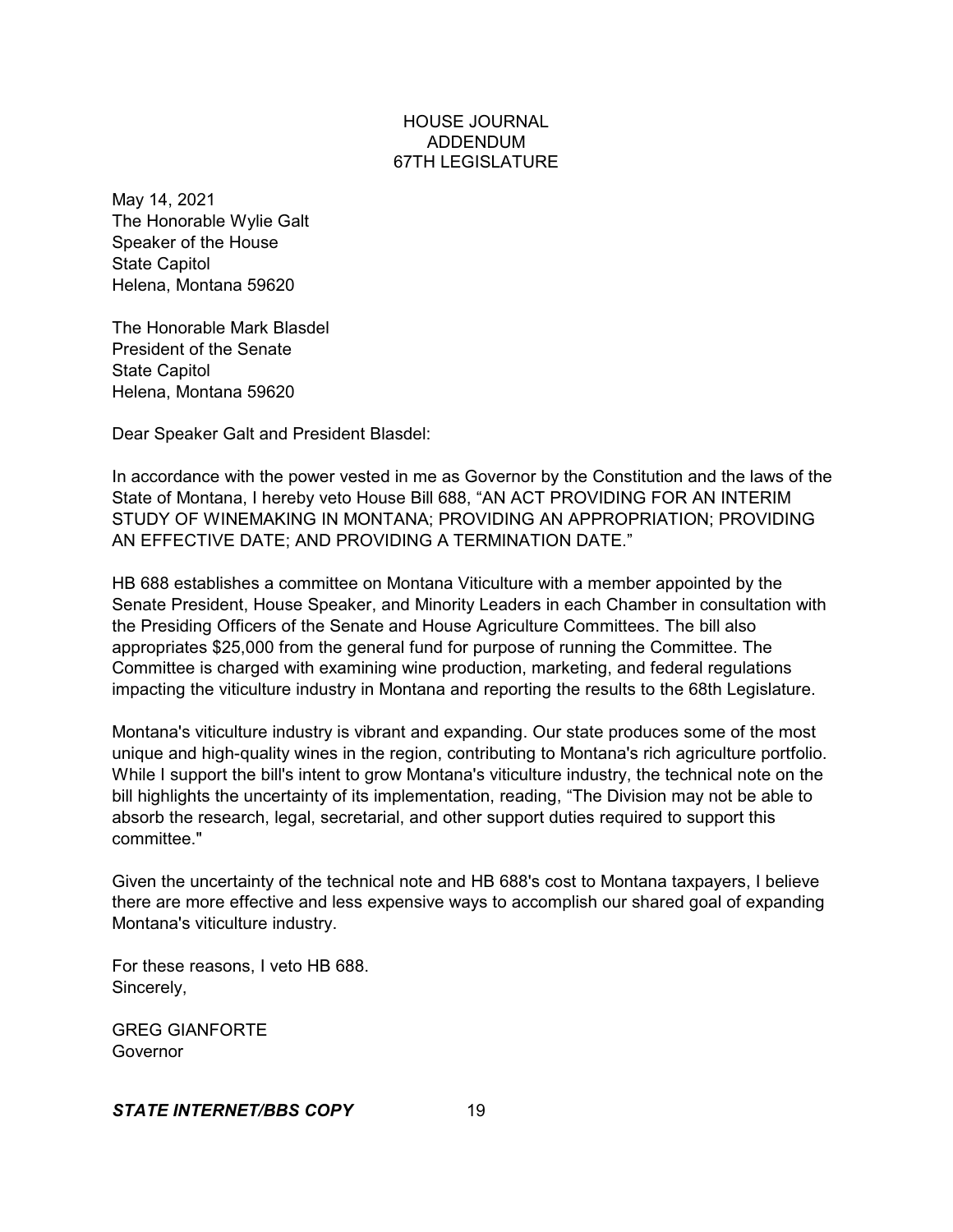May 14, 2021

The Honorable Wylie Galt Speaker of the House State Capitol Helena, Montana 59620

The Honorable Mark Blasdel President of the Senate State Capitol Helena, Montana 59620

Dear Speaker Galt:

In accordance with the power vested in me as Governor by the Constitution and the laws of the State of Montana, I hereby line-item veto the appropriation in House Bill 691 "AN ACT ESTABLISHING REQUIREMENTS FOR CRISIS RESPONSE SERVICES IN THE DEVELOPMENTAL DISABILITIES SYSTEM; PROVIDING DIRECTION TO THE DEPARTMENT OF PUBLIC HEALTH AND HUMAN SERVICES ON THE USE OF EXISTING FUNDING; PROVIDING RULEMAKING AUTHORITY; PROVIDING AN APPROPRIATION; AMENDING SECTION 53-20-204; AND PROVIDING AN EFFECTIVE DATE."

HB 691 seeks to establish response services to help individuals with developmental disabilities minimize or avoid instances of crisis. I support this policy. However, this bill provides a partial appropriation for its execution while failing to reduce the appropriation in HB 2 for the same purpose. This line-item veto of Section 3 ensures that funding is appropriated only once.

In particular, the appropriation and coordination language contained in Sections 3 and 6 in HB 691 was intended to coordinate with HB 2 and reduce HB 2 funding to the level needed to fund HB 691. During legislative executive action, the appropriation in Section 3 of HB 691 was amended multiple times, whereas the coordination language contained in Section 6 of HB 691 was not amended to coordinate properly with HB 2.

By this line-item veto of the appropriation contained in Section 3 of HB 691, the duplicate funding will be eliminated as resources exist in HB 2 for the Department of Public Health and Human Services to sufficiently fund the intent of HB 691.

Sincerely,

GREG GIANFORTE **Governor**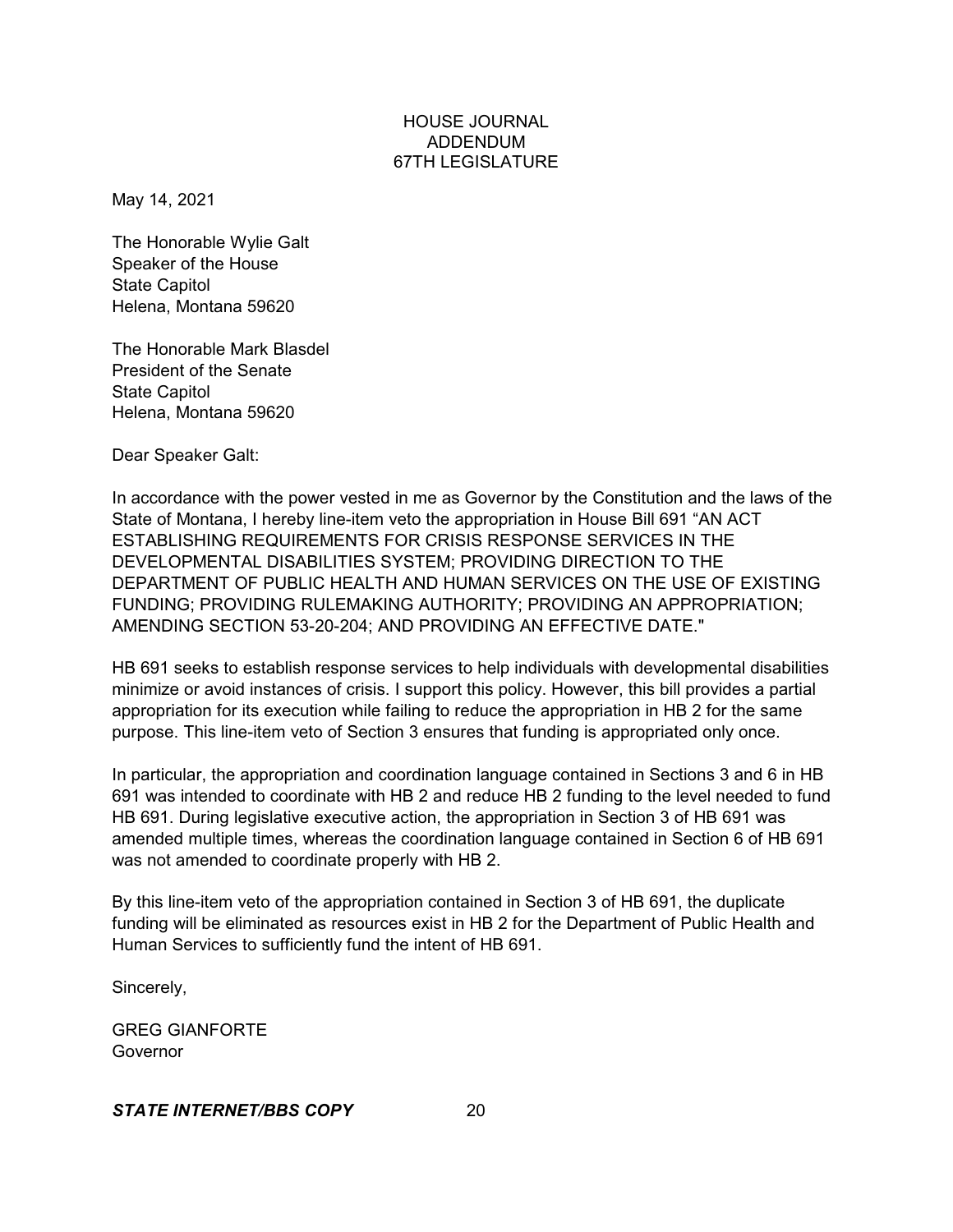May 19, 2021

The Honorable Wylie Galt Speaker of the House State Capitol Helena, Montana 59620

Dear Speaker Galt:

On Tuesday, May 18, 2021 I signed **House Bill 701** - M. Hopkins.

The bill has been delivered to the Secretary of State's office.

Sincerely,

GREG GIANFORTE Governor

May 21, 2021

The Honorable Wylie Galt Speaker of the House State Capitol Helena, Montana 59620

Dear Speaker Galt:

On Thursday, May 20, 2021 I signed the following bills:

**House Bill 2** - L. Jones and **House Bill 92** - K. Kelker

The bills have been delivered to the Secretary of State's office.

I vetoed **House Bill 188** - D. Loge.

Sincerely,

GREG GIANFORTE Governor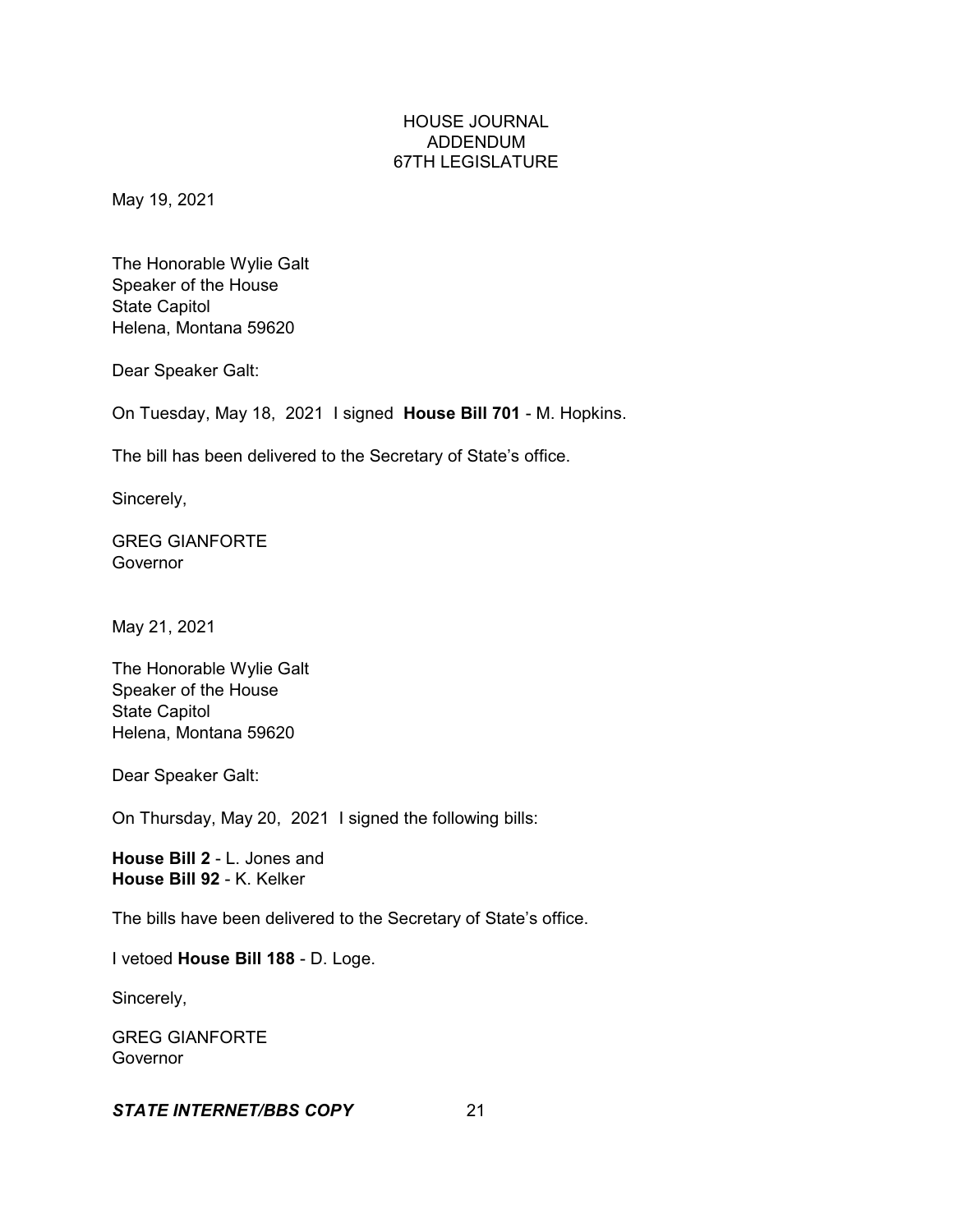May 20, 2021

The Honorable Wylie Galt Speaker of the House State Capitol Helena, Montana 59620

The Honorable Mark Blasdel President of the Senate State Capitol Helena, Montana 59620

Dear Speaker Galt and President Blasdel:

In accordance with the power vested in me as the Governor by the Constitution and the laws of the State of Montana, I hereby veto House Bill 188 "AN ACT GENERALLY REVISING ELECTRIC VEHICLE LAWS; DEFINING ELECTRIC VEHICLE; PROVIDING FOR AN ANNUAL FEE ON ELECTRIC VEHICLES REGISTERED IN THE STATE; PROVIDING FOR A FEE ON ELECTRIC VEHICLES OPERATED IN THE STATE ITINERANTLY; PROVIDING FOR DISPOSITION OF THE FEES; AMENDING SECTIONS 61-1-101, 61-3-317, 61-3-321, AND 61-10-211, MCA; AND PROVIDING A DELAYED EFFECTIVE DATE."

HB 188 would impose annual fees on different types of all-electric vehicles, including light vehicles, heavy trucks, and motor homes. The fee would be in addition to the personal property registration fee paid annually by vehicle owners.

While I support the intent of the bill to require electric vehicle owners to pay what is essentially a user fee into the state's highway trust fund, as do other vehicle owners that consume gasoline, HB 188 would establish some of the highest fees in the nation. The automobile industry is poised to offer more electric options and these fees would discourage the purchase of these vehicles in Montana.

Specifically, the \$195 annual fee for light vehicles would be higher than most states that have adopted these types of fees. Only a handful of the 28 states that have annual fees for electric vehicles that are higher than what is proposed in HB 188 – most range from \$50 to \$150. HB 188 initially recommended \$100 for electric vehicles weighing less than 6,000 pounds or with a capacity of one ton or less, and \$150 for those weighing more than 6,000 pounds or with a capacity of more than one ton. I would have supported these basic fees.

I am particularly concerned about the \$375 annual fee for "heavy trucks" with "a capacity in excess of one ton and a gross vehicle weight of 26,000 pounds or less." Montana code does not define "heavy truck." Moreover, the term "capacity" is not defined in either this legislation or Montana code, and could conflict with or be interpreted differently than the more accepted term "payload." Based on the language in the bill, many all-electric models of light-duty electric trucks - e.g. Ford F-Series, Toyota Tundras, Dodge Rams, Chevy Silverados, and GMC Sierras